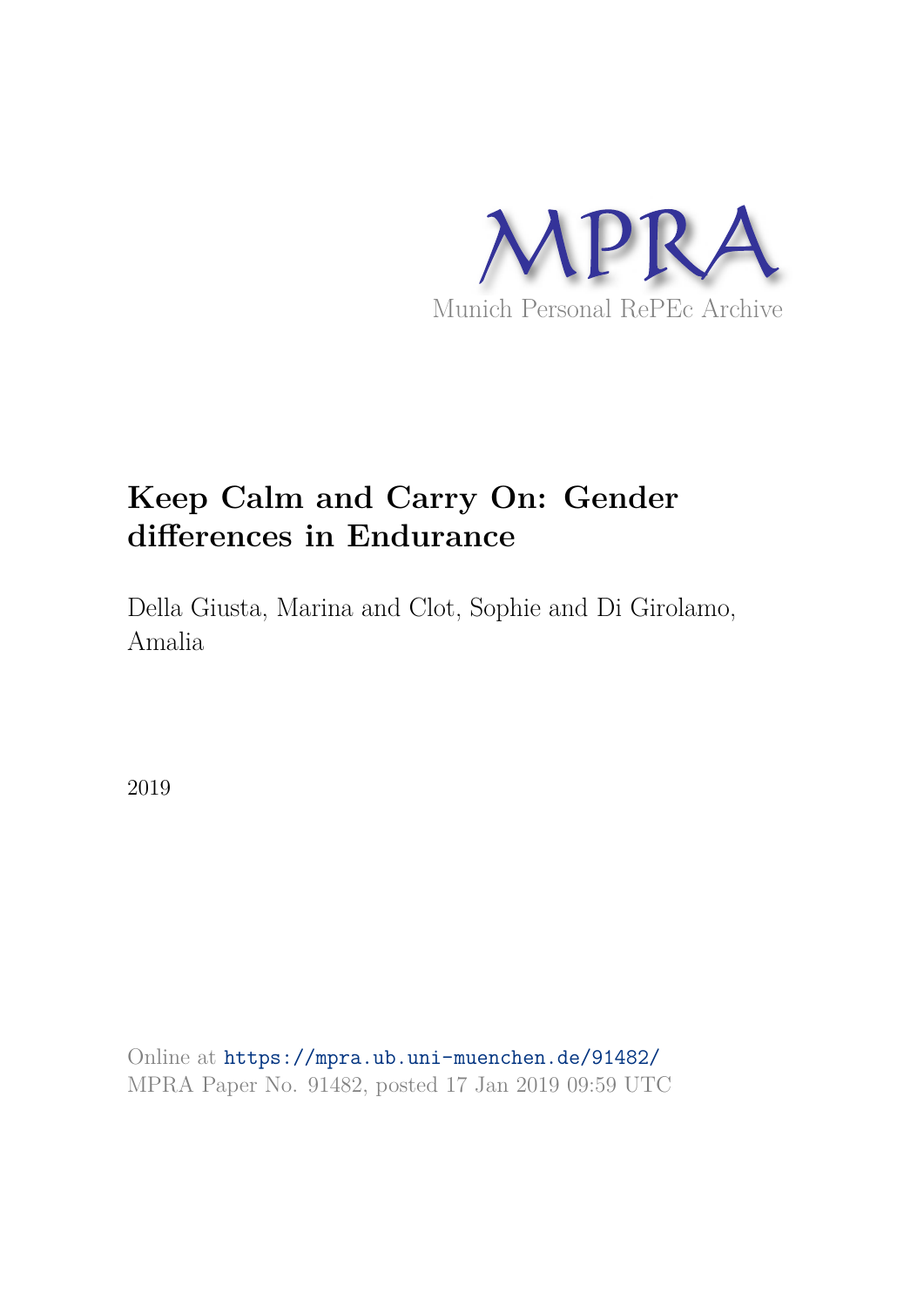# **Keep Calm and Carry On: Gender differences in Endurance Sophie Clot\* Marina Della Giusta\* Amalia Di Girolamo\*\***

## *7 March 2018*

#### **Abstract**

We investigate endurance, the capacity to maintain levels of performance through internal rather than external motivation in non-rewarding tasks and over sequences of tasks, though a lab experiment. The significant driver of performance is payment scheme order for women and payment schemes for men. Both women and men respond to social cues, through increased intrinsic motivation (ambition) for women and through extrinsic motivation (competition) for men. We suggest implications for reward schemes in the workplace and for selection into executive positions.

**JEL codes:** J16, J71, M12, M51

**Keywords:** gender, intrinsic motivation, endurance, monetary incentives, biased beliefs

\*Department of Economics, University of Reading, Whiteknights, Reading RG6 6AH, United Kingdom.

\*\*Department of Economics, University of Birmingham, Edgbaston, Birmingham B15 2TT, United Kingdom.

**Acknowledgements**: we thank Julie Nelson, participants in seminars at Collegio Carlo Alberto in Turin, and several colleagues in Reading and Birmingham for very helpful comments and suggestions; Davide Merlitti at Informatica Umanistica for programming and assistance, and students and staff at the Experimental Economics Laboratory at the University of Birmingham (BEEL).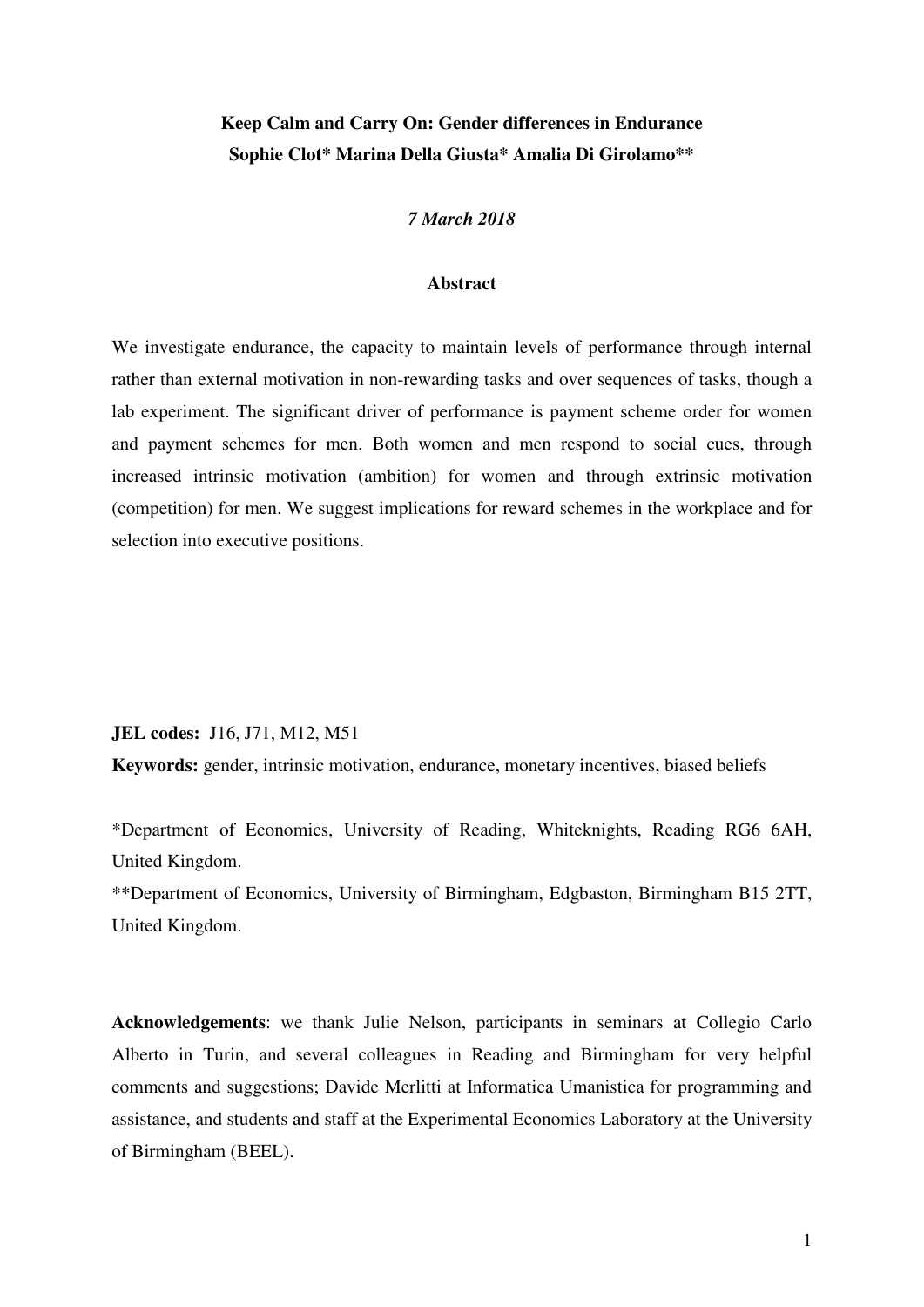#### **Introduction**

In a bid to understand how to achieve equality in the workplace (Bohnet, 2016), a wealth of studies are seeking to ascertain the extent to which observed gaps are a result of a patriarchal division of labour that assigns women to less rewarded tasks and the way in which this combines with gender differences in stated or revealed preferences (which of course are formed within the same system). A large body of experimental and survey literature documents gender differences in preferences for competitiveness, risk, and altruism (Eckel and Grossman, 1998 and 2008; Gneezy et al, 2003; Niederle and Vesterlund, 2007 and 2011; Croson and Gneezy, 2008; Apicella et al., 2015), and has been variously linked to gender gaps in education (Buser et al. 2014; Niederle, 2010), occupational choices (Bertrand et al., 2010; Goldin, 2014; Bandiera et al. 2016), and gender gaps in pay and career (Babcock et al. 2017a and b; Reuben et al. 2015).

Women are actually found to be no less responsive to performance pay than men (Bandiera et al., 2017), no gender differences in performance are found when competing against oneself (Apicella et al., 2017) and when considering size effects there are practically no gender differences in the distribution of risk preferences (for a meta review see Nelson, 2015). A consistent body literature has instead shown that the proportion of women who choose a competitive task is smaller, certeris paribus, across several studies (for a review see Niederle, 2016 and 2017) based on the choice of piece rate rather than tournament payment schemes in experiments conducted in both lab and field. The latter has been used to formulate policy suggestions to teach women to compete more on the one hand, and to focus less on competitive schemes for motivation and remuneration purposes in the workplace on the other. Recent findings from the Global Preference Survey (Falk et al., 2015) also suggest that women tend to exhibit a stronger social predisposition than men, and that they are more responsive to social cues (Eckel and Fullbrunn, 2015; Zetland and Della Giusta, 2013), which features as part of the explanation for another recently studied phenomenon: the effect on women of being offered and accepting tasks associated with low promotability (Babcock et al., 2017 a and b), that is tasks that have to seemingly be endured without real career benefits. In this case, the perception that women are more altruistic functions as a reason for receiving the offers, and the fear of the backlash ensuing when not doing so motivates the acceptances (Babcock et al., 2017b). The research agenda, Niederle (2017) argues, requires establishing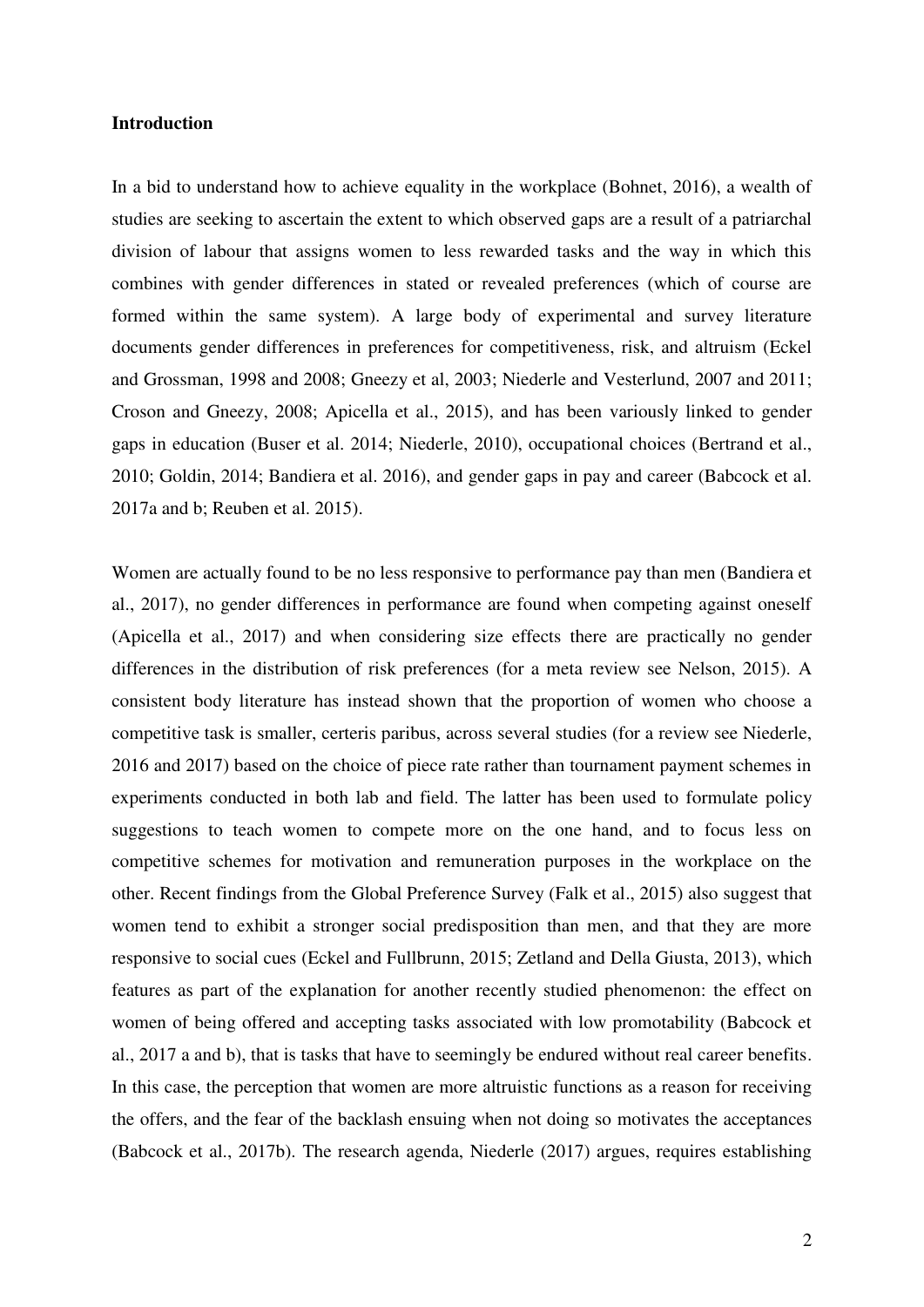links between competitiveness and other behavioural traits, and this is indeed the first objective of our paper.

We contribute to this body of literature by focussing on the ability to maintain performance in non-rewarding tasks, focusing on a characteristic that has not to our knowledge been explicitly incorporated in the experimental literature on gender differences. We call this endurance, or the capacity to maintain levels of performance through internal rather than external motivation, and speculate that this feature is strongly associated with culturally and party self-enforced expectations of female behaviour (Coffman, 2014; Bordalo et al., 2016) The literature on gender norms suggests that women on average are expected to be conscientious and compliant (Carter, 2014; Eswaran, 2014) and the evidence on the distribution of personality traits suggest that on responses to the Big Five Inventory, women report on average higher levels of neuroticism, extraversion, agreeableness, and conscientiousness than men across most nations (Schmit et al., 2008; Costa et al., 2001). Men on average perceive their general intellect as higher and they tend to overestimate it, whilst women on average tend to do the opposite (Karwowski et al.,  $2013$ )<sup>1</sup>. Women also tend to state more than men that social objectives are more important than the goals connected with achievements (Kuhn and Villeval, 2015; Piirto, 1991). All this may fuel stereotyping by principals and by agents themselves (as found in Babcock et al., 2017) and lead to such tasks being disproportionately allocated to women, under the distorted belief that they will be better at them, whether in the workplace or the household, thereby also creating self-fulfilling dynamics of discrimination. The process has been discussed in models of belief formation by Gennaioli and Schleifer (2010) who show that significant biases in beliefs can arise from the use of representativeness heuristics (Kahnemann and Tversky, 1983) which lead to exaggerating small differences in some parts of the distribution of attributes of one group relative to another. In particular, Oxoby (2014) shows how the process of forming beliefs about one's own ability incorporating irrelevant information on observable types can bias downward one's perception of one's own ability (or upward if the type-based biases are positive), and lead to inefficient allocations of agents across more and less skilled sectors in the labour market and a growing segregation over time through the feedback to agents from increased type-based biases in their beliefs. A first objective of the paper is to see whether there are indications that significant differences in average endurance may be spontaneously

-

<sup>&</sup>lt;sup>1</sup> Parents also perceive their sons' intelligence to be higher than their daughters', while children perceive the intelligence of their fathers to be higher than that of their mothers (Karwowski et al., 2013).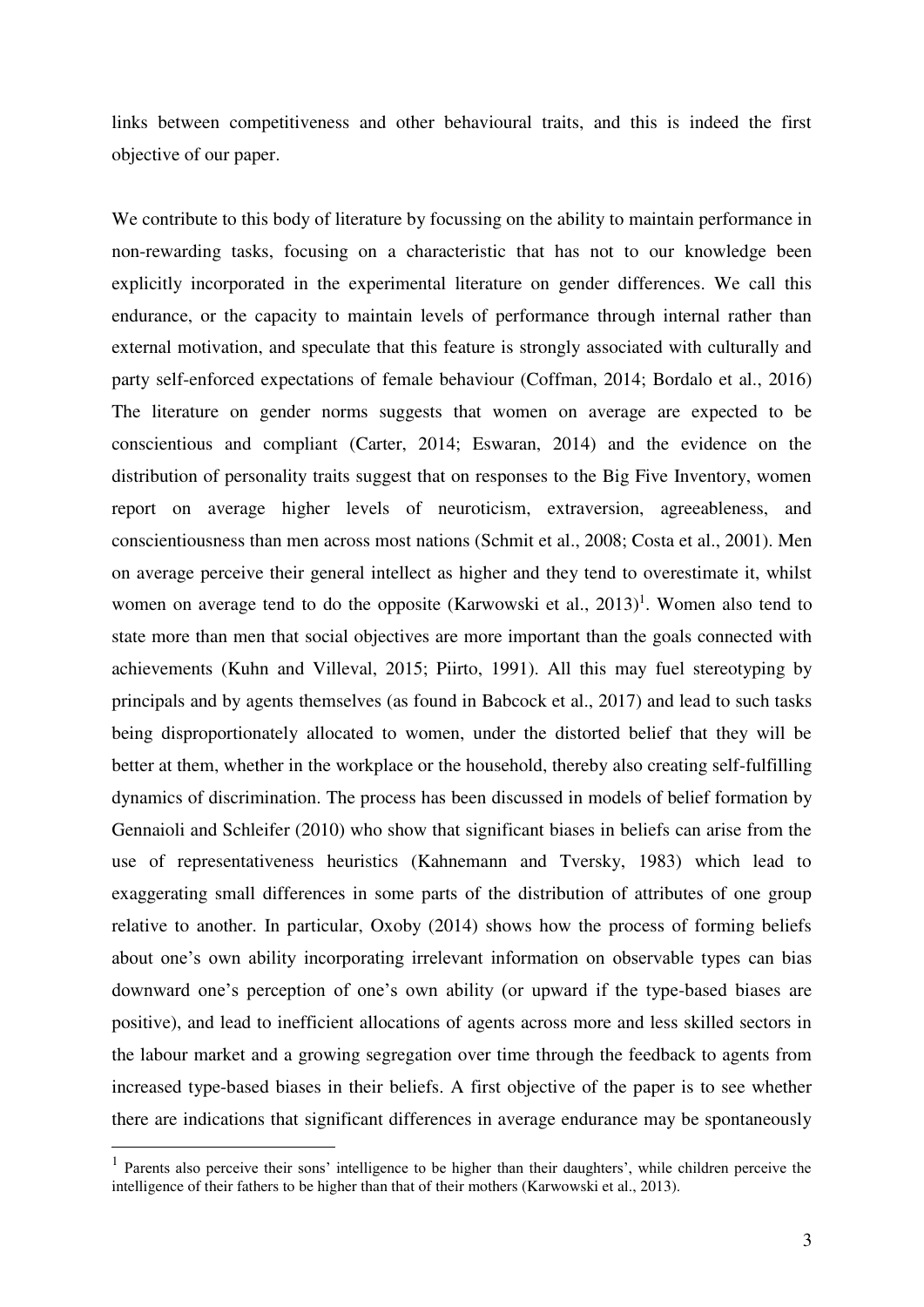arising in the context of an experiment simulating a situation in which random sequences of tasks associated with different rewards are presented to agents who have to choose the level of effort to dedicate to the task, given the reward mechanism. Our second objective is to show how the particular order of sequences of both rewarding (competitive and not competitive) and non-rewarding tasks affects endurance, to see whether being assigned to non-rewarding tasks hurts subsequent performance in rewarding ones, and whether there are any differences in average responses by women and men to sequences of tasks, as well as the social effects from performing the task in mixed or single sex environments. The third objective is to discuss the significance of these gender differences for policy on the basis of size effects and not just differences in averages, in order to distinguish between those that can fuel biased beliefs (and inefficient allocations) and those that can guide positive selection. We design an experiment to measure endurance in two ways: through evidence of sustained performance in a repetitive task in the absence of external rewards, and in continued performance across sequences of tasks. We also use information from a post experimental survey to corroborate our results.

#### **2. Experimental procedure**

To test endurance, we designed a programme we called Climb the Ladder, in which participants are presented with a randomised sequence of choices of payment schemes for the same repetitive task, consisting of dragging as many balls as possible across the computer screen from one container to another with the mouse, in 90 seconds (see screenshot below). Participants do not have a choice of reward scheme, this is simply assigned to them randomly.

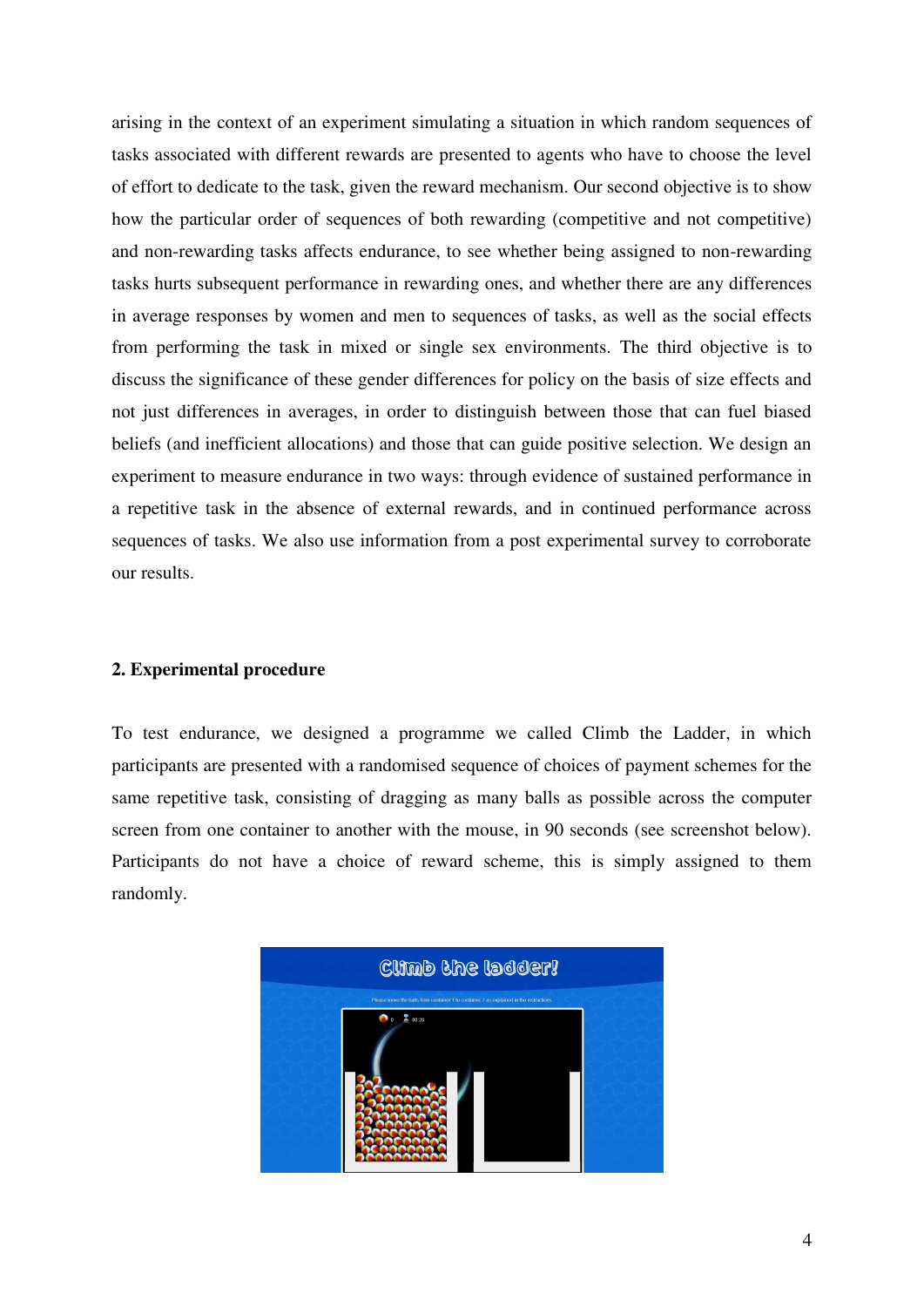The reward schemes are as follows: a fixed rate of £3, a rate of £0.05 for each ball successfully moved from one container to the other, or a tournament against the other participants in the group in which only the winner is paid a sum of £0.10 for each ball successfully moved. 237 participants took part in our experiment at the University of Birmingham lab in May and June 2016. We also conducted a post experimental survey asking attitudinal questions on political views, altruism, risk, trust and the importance of money (see appendices for instructions and survey), which we use in our discussion of the experimental data.

#### **2. Results**

<u>.</u>

Below we present a comparative analysis of tasks performance across treatments (payment schemes), before studying the differentiated impact of the environment (mixed vs. unmixed groups) and the sequence of the games on performance.

## *1. Gender difference in performance under different payment schemes.*

Figure 1 shows contrasting effects of payment schemes on gender. Consider first the payment scheme's impact on women's performance. Women's average score decreases by only 0.84 points (-1.8%) in the fixed rate scheme compared to the piece rate scheme. A Mann-Whitney pairwise test indicates that the difference is not significant (p-value<sup>2</sup>=0.4009), meaning that women, on average, keep on performing even with no financial incentives at stake. Women slightly increase their performance in the tournament scheme by 0.91 points (+1.96%) compared to the piece rate scheme, but again the difference is not significant (pvalue=0.4688). Overall, women do not seem to react strongly in terms of effort to the different payment schemes. Oppositely, men's performance across the three treatments indicates a significant response to the payment schemes, though the size effects are quite small. Men increase their performance by 2 points  $(+4.05\%)$  in the tournament compared to the piece rate scheme (p-value =0.0822, Cohen's  $d^3$  = -0.19). In the fix rate scheme, men

 $2$  We use the two-sided Mann-Whitney U test to compare the performance of women and men across treatments and investigate gender differences within treatments, in all test reported in this paper unless specified otherwise.

<sup>&</sup>lt;sup>3</sup> We report Cohen's *d* values to measure the effect size. The measure of 'substantive significance' of the observed difference complements the 'statistical difference' by addressing the issues of within-group variation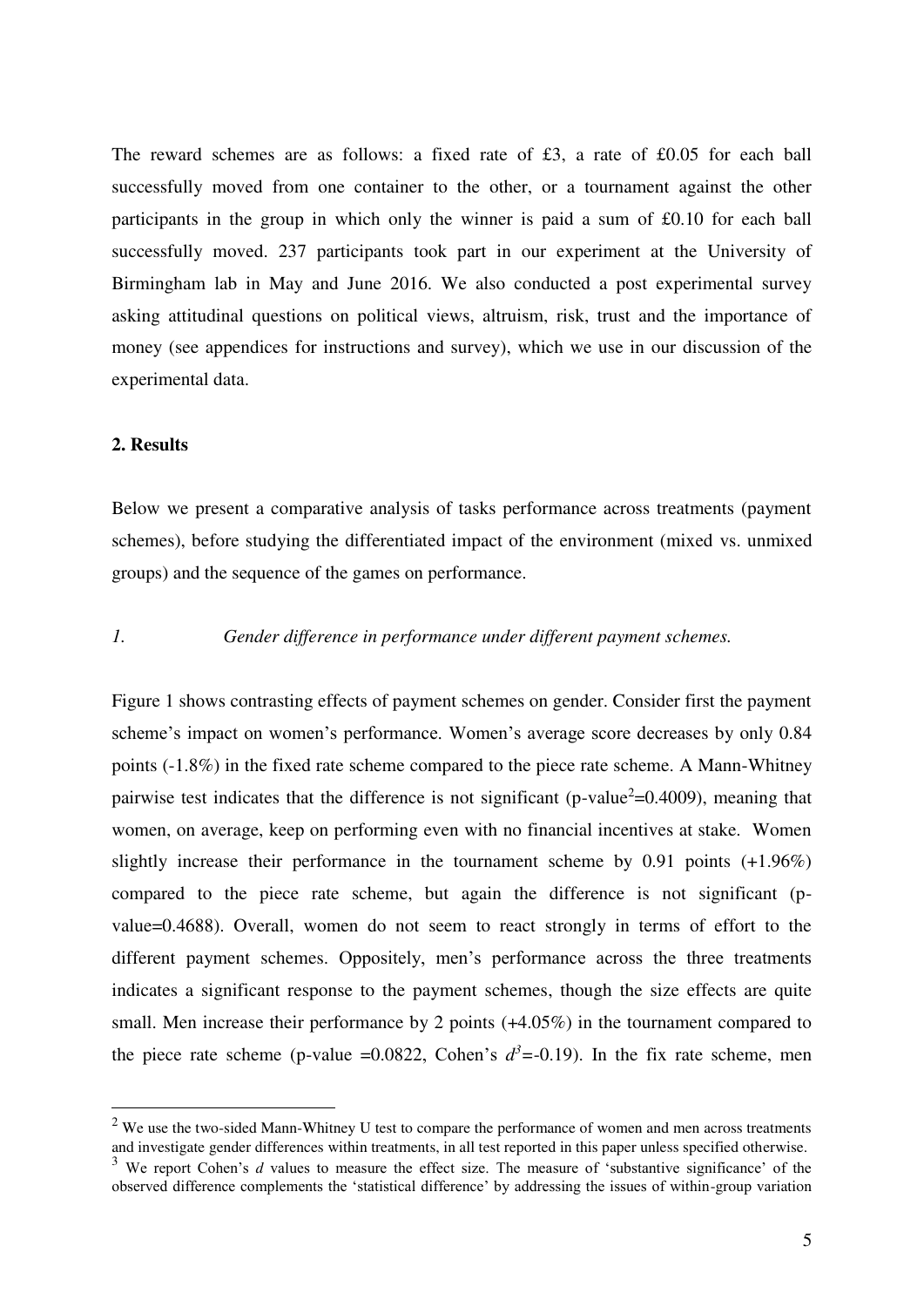decrease their performance by 1.96 points (-3.94%) compared to the piece rate scheme (pvalue  $=0.1384$ .) and by 3.96 points (-7.7%) compared to the tournament scheme (p-value =0.0023, Cohen's *d* =-0.38).

The econometric analysis reported in Table 2 provides more formal support to these results. Table 2 is made of 3 panels. The first panel displays the results of a hierarchical Tobit regression<sup>4</sup> in which the dependant variable is individual performance measured through the consecutive scores obtained in the 3 games played in the experiment. The second and third panel displays similar regressions but respectively restricted to the men and women samples. Model 1 shows the contrasting effect of the two distinctive payment schemes on individual performance. Players' performance is predicted to increase by 1.310 units under the tournament scheme treatment compared with the piece rate scheme treatment. This coefficient is significant at the 0.05 level. Oppositely, players' performance is predicted to decrease by 1.350 units (the coefficient is significant at the 0.05 level) under the fix rate scheme treatment. To check for robustness, model 2 includes additional socio-demographics and behavioural variables. Both coefficients remain significant at the 0.05 level in Model 2. Model 3 and 4 proceed to the same hierarchical regression but for the men sample only. Results found in model 1 and 2 are repeated. Also, coefficients are slightly higher. Men's performance is predicted to increase by 1.995 units under the tournament scheme treatment (significant at the 0.05 level) while their performance is predicted to decrease by 1.945 units (significant at the 0.05 level) under the fix rate scheme treatment. The same regressions run on the women sample only (Model 5 and 6) show no significant impact of payment scheme treatments on their performance. Altogether, the econometric analysis confirms earlier findings, which are summarized in the following result:

**RESULT 1. (a) The tournament scheme has a positive impact on men's performance, but no impact on women's performance. (b) The fix rate scheme has a negative impact on men's performance, but no impact on women's performance. Altogether, this means that women are on average more likely than men to internalize the effect of their effort.** 

<u>.</u>

and across-group overlap. See Nelson (2015) for a full discussion of the methodological issues surrounding the assessment of sample difference in economics and most particularly its impact on the gender literature.

<sup>&</sup>lt;sup>4</sup> We selected a Tobit model, also called 'censored regression model', which is particularly appropriate to estimate linear relationship between variables when there is censoring from below and above in the dependant variable. The performance scored under the three treatments represents our dependant variable in this case, for which we cannot observe any scores below 0 nor above 80.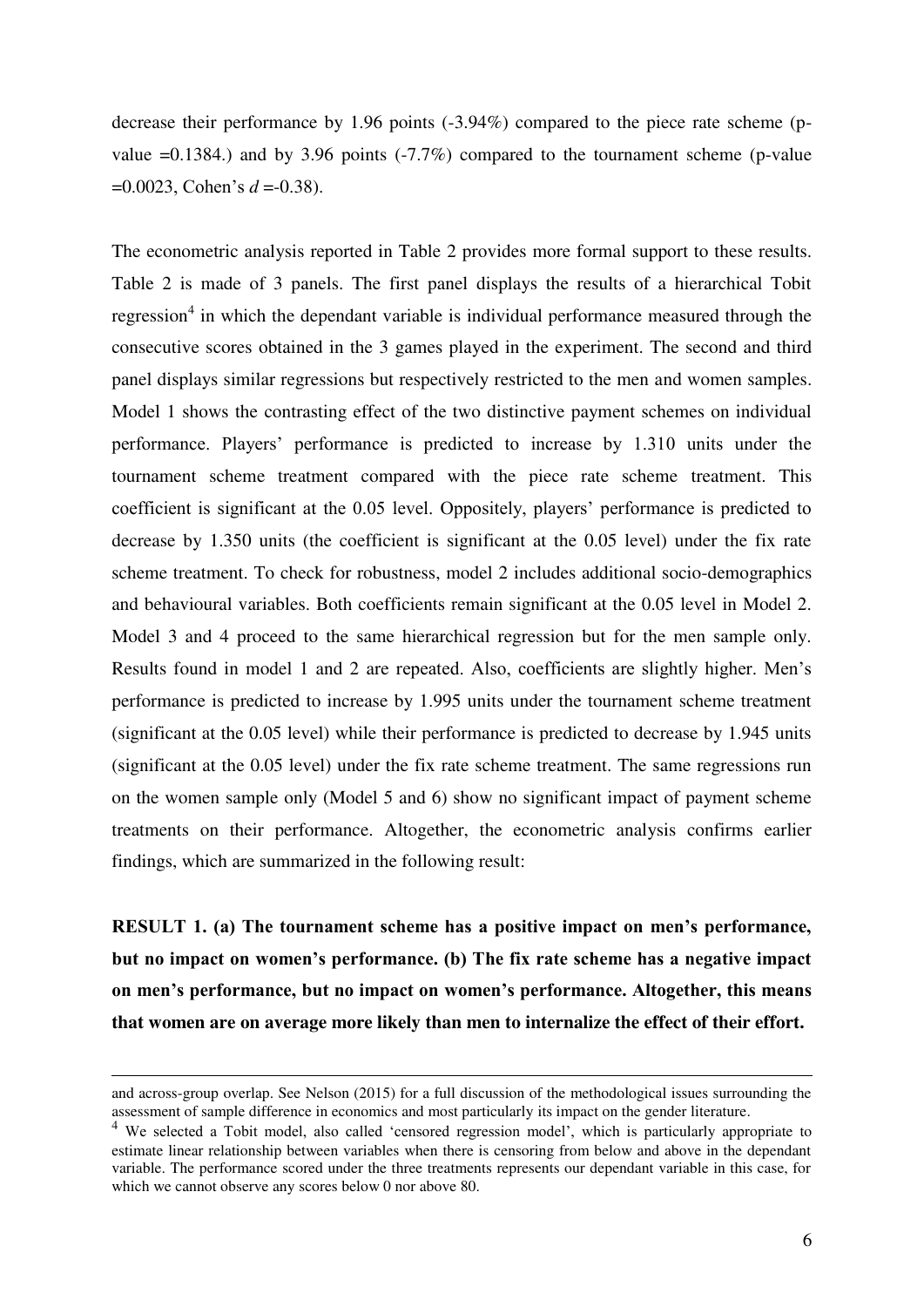#### **Figure 1 : Mean of games' scores by gender** (*with 95% confidence intervals for the means*)



*2. Group composition (Mixed vs. Unmixed) and performance* 

Figure 2 illustrates individual performance across the 3 payment schemes by gender and group composition. The most noticeable outcome emerging from this figure is the cancellation of the gender effect on performance in the mixed environment. Women's performance is boosted in the mixed treatment, under the three payments schemes. For instance, in the piece rate scheme, women's score increases by 3.26 points in the mixed treatment compared to the unmixed treatment, while score increases by 1.57 points in the fix rate scheme and 2.86 points in the tournament. Figure 3 and Figure 4 present scores' distribution by gender for the tournament in the single sex and mixed treatments, respectively. To compare the performance of women and men across treatments, we use the two-sided Mann-Whitney U-test, which compares distribution, as further presented in Figure 5. In the mixed treatment, we find no significant gender difference in performance with the fix rate, the piece rate and the tournament schemes, the p-value of the two-sided Mann Whitney U test is 0.744, 0.876 and 0.604 respectively. On the contrary, there is a significant gender difference in performance in the single sex treatments, particularly in the fix rate (pvalue=0.001, Cohen's d=0.48, so a medium size effect) and the tournament (p-value=0.0006, Cohen's *d*=0.58, a medium size effect), and a little smaller in the piece rate (p-value=0.036, Cohen's *d*=0.30 a small size effect). This is illustrated in Figure 5. The fact that we observe no gender effect in the mixed treatment under the tournament scheme comes from both an increase of performance among women and a decrease of performance among men. A first explanation could be that it results from different expectations in terms of performance, with women anticipating lower performance average when competing with other women, while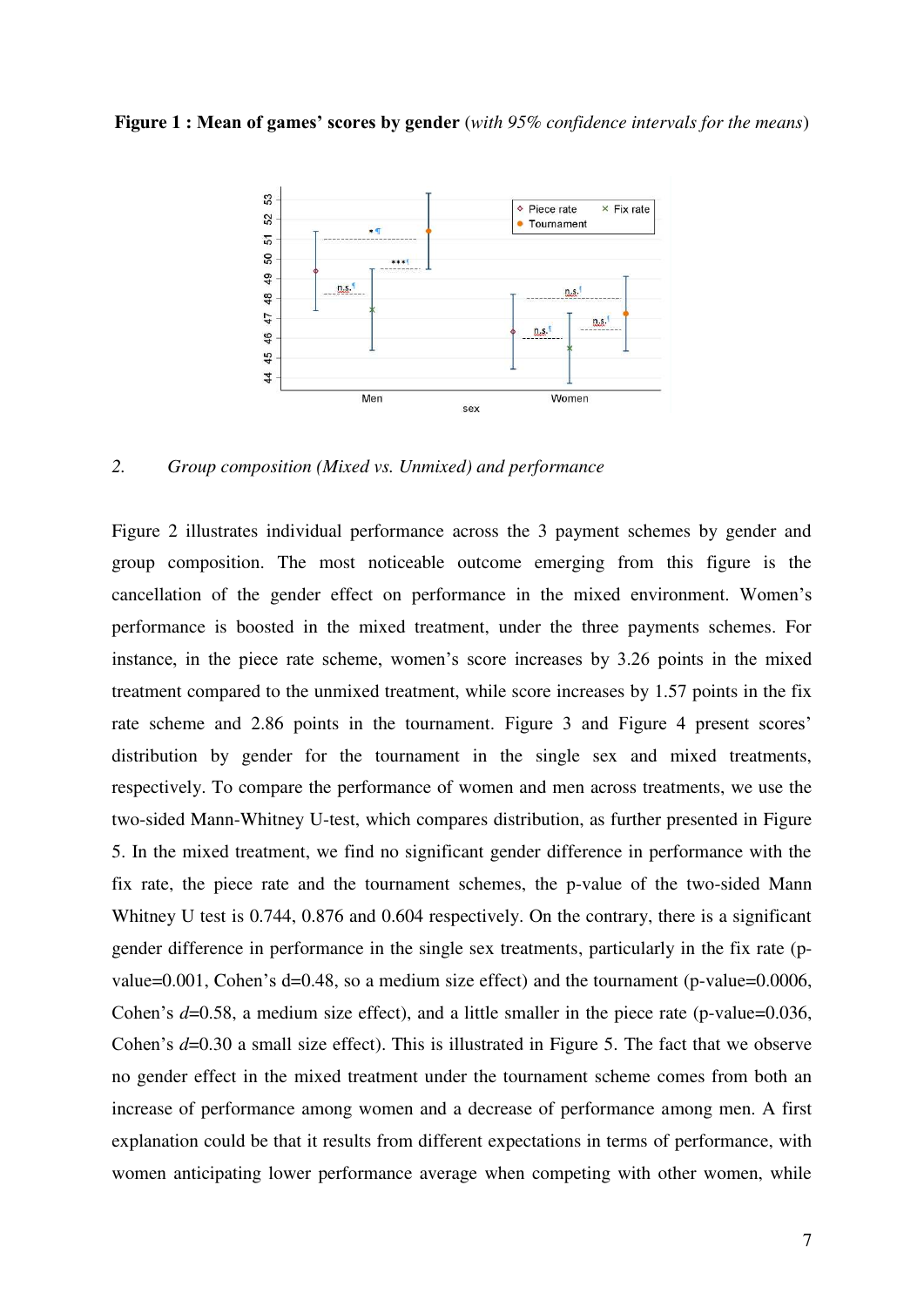the opposite happens for men. This would translate into different expected utility of effort under the different scenarios. Another important point is that it stands in sharp contrast with existing work. For instance, results from Gneezy et al. (2003) show that men performance increase in mixed environment, while the opposite happens for women. There might be various explanations for such findings. First, the cultural origin of the sample (Israel versus UK) may contribute to explain this different behavioural pattern. A study from Wiseman<sup>5</sup> (2008) reports a high proportion of single-sex education in Israel, higher than the international average, while England stands on the international average. A second point to be highlighted is the fact that this levelling feature of the mixed environment observed in our experiment is visible in both non-competitive treatments (namely fix rate and piece rate schemes). In this regard, the contrasting effects of mixed environment on men and women performance may only be partially explained by consequential monetary rewards. Although we can not rule out the impact of mixed environment on extrinsic motivation, this may however suggest the potential influence on intrinsic motivation as well. Those findings deserve further research and discussions remains speculative, but they suggest that the spillovers associated to group composition may go beyond what is usually assumed. Model 1 to 4 provides additional support for those findings. For instance, model 2 shows that Men's performance increase by 3.2 units in a single sex environment (significant at the 0.10 level). In parallel, model 2 reports a negative coefficient for women's performance in single sex environment, although the coefficient is not significant.



**Figure 2: Mean of games scores by gender and group composition** 

-

<sup>5</sup> Wiseman, A. (2008). A Culture of (In)Equality?: A Cross-national Study of Gender Parity and Gender Segregation in National School Systems. Research in Comparative and International Education, 3(2), 179-201.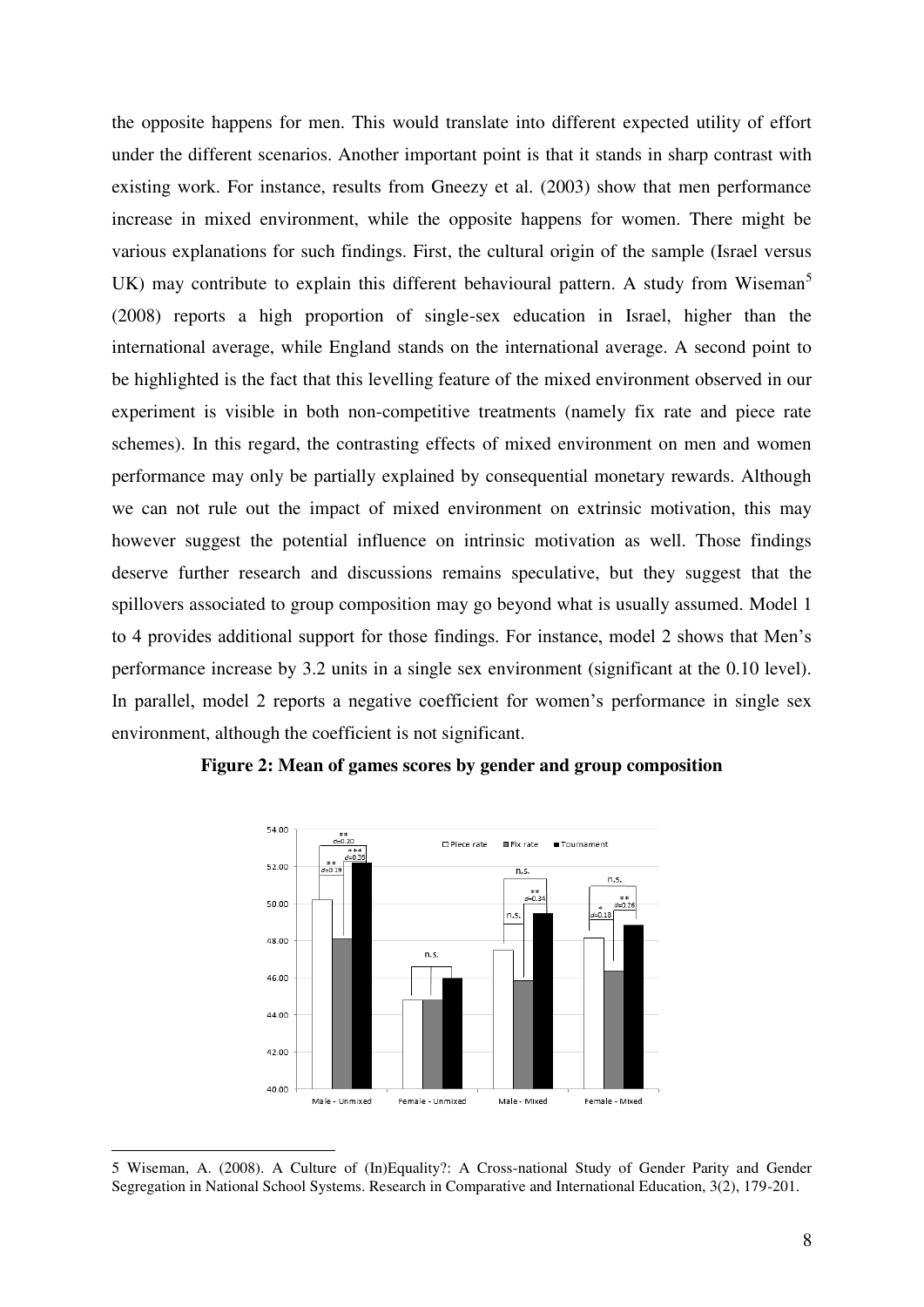**RESULT 2. (a) Women perform better in the mixed treatment, but men perform better in the single sex treatment. (b) The contrasting impact of group composition on men and women performance holds in the absence of external incentives.** 





**Figure 4 : Score Distribution in the tournament scheme among Mixed versus Unmixed groups (Women sample)**

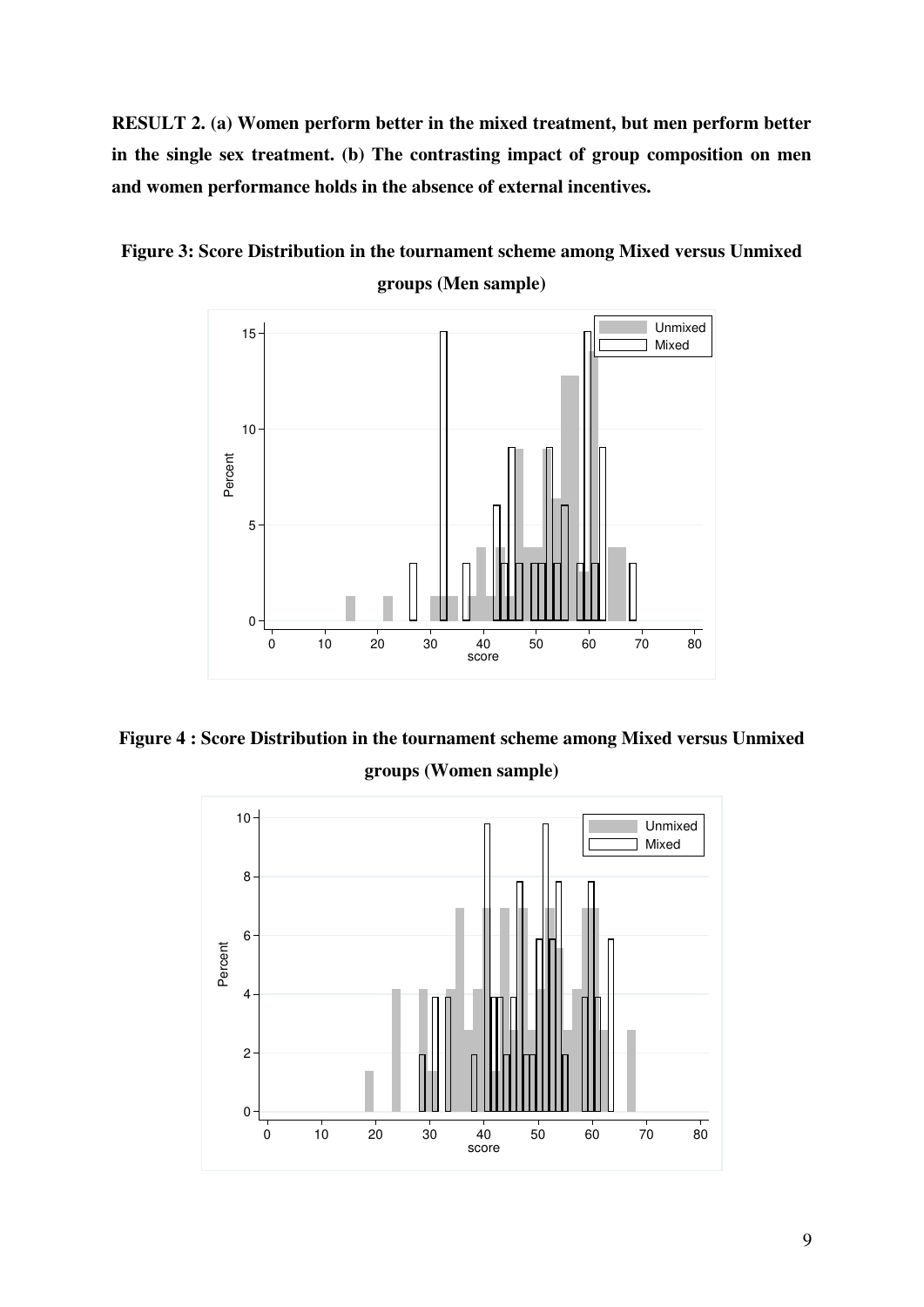



#### *3. The impact of payment scheme order on performance*

Interesting findings arise when looking at payment scheme order effect (table 1). To start with, **women score better when the game played at the start is not based on performance**. Best scores for round 1 are obtained under the fix rate scheme. Their score is 46.93 in the fix rate scheme, compared to 43.48 in the piece rate scheme, though the size effect is quite small (p-value= 0.1269, Cohen's *d*=0.30). We observe the opposite for men. More specifically, **men start better with the tournament scheme,** scoring 53.53, which is significantly higher than with the piece rate (+4.27; p-value=0.0757, Cohen's *d=*0.39) and especially the fix rate which also has a large size effect (+8.73, p-value=0.0010, Cohen's *d=*0.83). Moreover, this score obtained when tournament is played first outperforms all other scores across treatments and games' orders. But at the same time, men fail to keep the cadence and their performance decrease as the tournament treatment is played second or third. The opposite is observed for women, who increase their performance as they play, both for the tournament scheme and the piece rate scheme. For instance, women's performance increase by 10.81% in the tournament treatment if the game is played at the end of the sequence compared to the same game played at the start (p-value=0.0316, Cohen's *d=*0.52).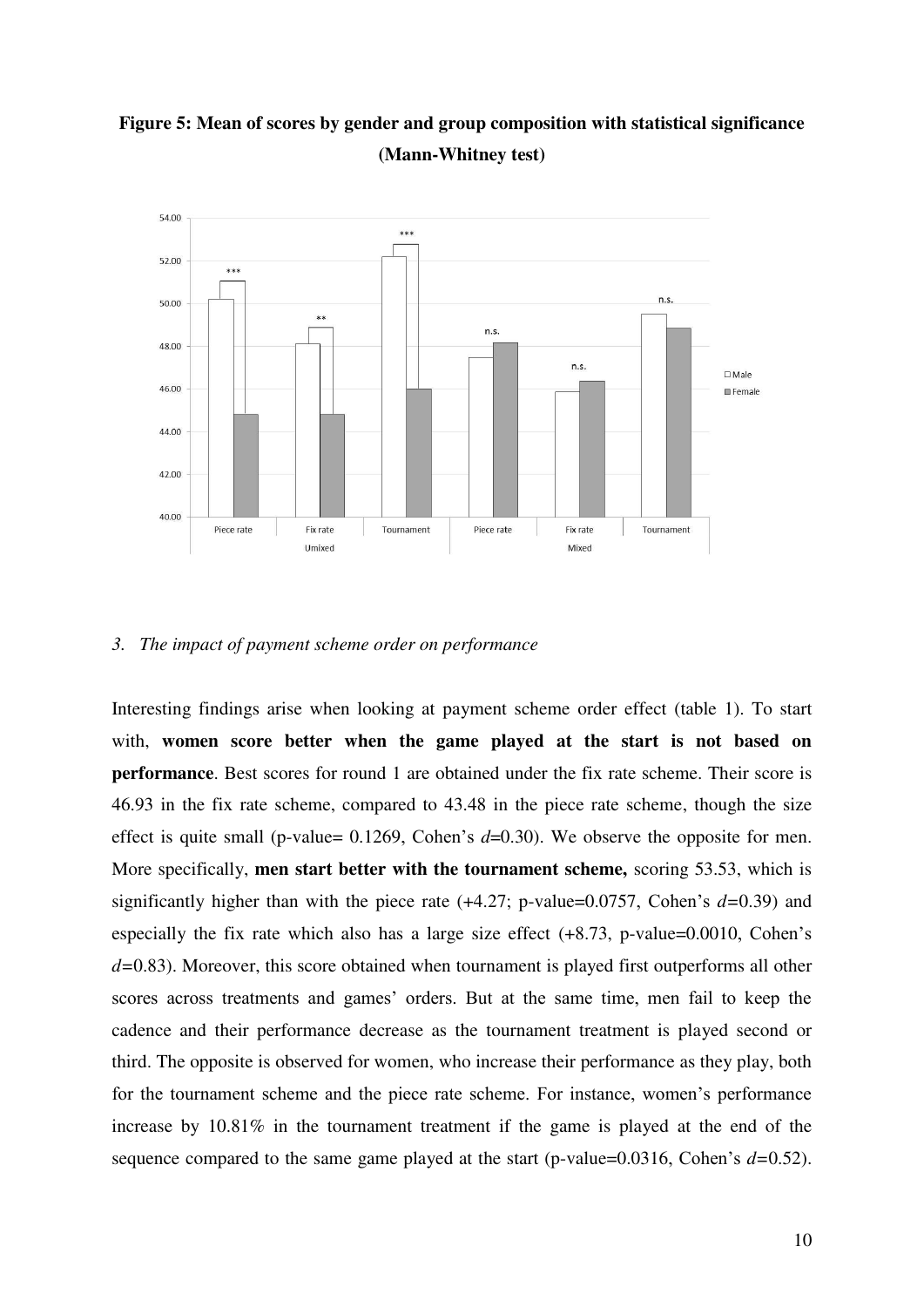Oppositely, men performance in the tournament treatment decrease by 6.16% when the game is plaid third compared to when the game is played at the start of the sequence (pvalue=0.0337, Cohen's *d=*0.34). Overall, if men significantly outperform women in the tournament scheme when the game is played first and with a strong size effect (53.53 vs. 44.55, p-value=0.0018, Cohen's *d=*0.84), the difference vanishes when the same game is played at the end of the sequence with women slightly outperforming men, although the difference is not significant (49.16 vs. 49.43, p-value=0.8655).

Model 1 and 2 highlight a payment scheme order effect, driven by the women sample as shown in model 5 and 6. This suggests the existence of a learning effect shaping women performance. The opposite effect observed for men is however absent from models 1 to 4, where the effect of payments schemes (or the response to incentive) prevails, suggesting that the response to incentive compensates a potential fatigue effect.

**RESULT 3. (a) Women's performances increase over sequences with small size effects b) Oppositely, men's performances decrease over sequences with strong size effects (c) Overall, the significant driver of performance is payment scheme order for women (who do better if the first game is not based on performance), and payment schemes for men, both with strong size effects.**

| Game<br>order   | All    |        | Piece rate |        | Fix rate |        | Tournament |            |
|-----------------|--------|--------|------------|--------|----------|--------|------------|------------|
|                 | Male   | Female | Male       | Female | Male     | Female | Male       | Femal<br>e |
|                 |        |        |            |        |          |        |            |            |
| 1st             | 49.01  | 45.02  | 49.26      | 43.48  | 44.8     | 46.93  | 53.53      | 44.83      |
|                 | (1.06) | (1.01) | (1.62)     | (1.76) | (1.76)   | (1.60) | (1.97)     | (1.84)     |
| 2 <sub>nd</sub> | 49.52  | 46.593 | 47.71      | 48.97  | 49.2     | 44.76  | 51.11      | 46.53      |
|                 | (1.14) | (0.97) | (3.03)     | (1.44) | (1.59)   | (1.68) | (1.92)     | (1.71)     |
| 3rd             | 49.71  | 47.46  | 50.34      | 47.73  | 47.24    | 44.69  | 50.24      | 49.68      |
|                 | (0.82) | (0.80) | (1.25)     | (1.41) | (1.91)   | (1.36) | (1.29)     | (1.32)     |

**Table 1 – Game performance and ordering effects (standard errors in parenthesis)**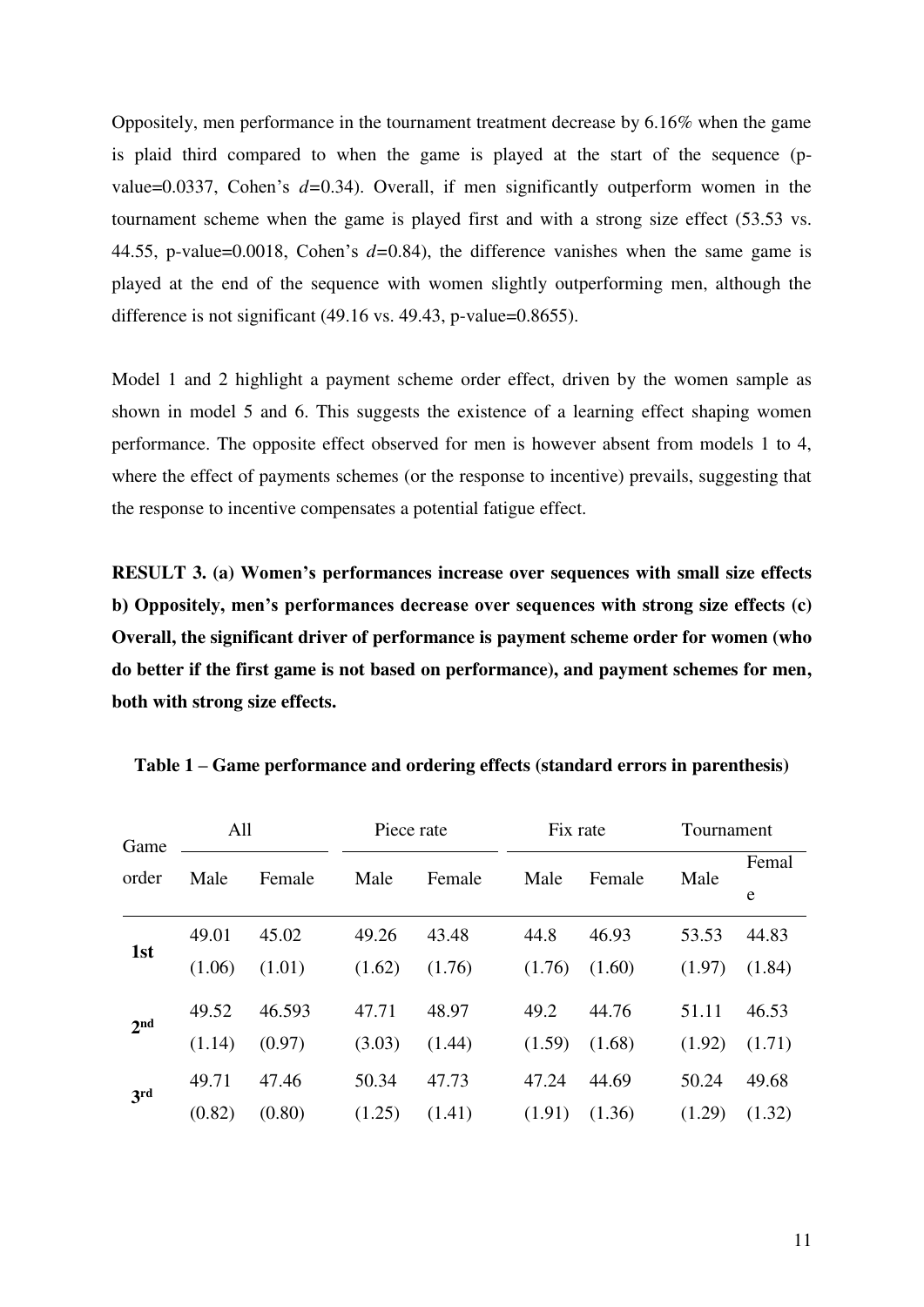The Tobit models presented in Table 2 highlight a number of additional results. First, men below 22 (68.47%) tend to perform better than their older counterparts. No such effect is found among women. Second, free riders, or people finding justified to avoid paying fares on public transportation, tend to perform worse than people reporting greater honesty in this context. The effect disappears with the men sample and is significant at the 10% level with the women sample. Women are also significantly more likely to find it justified to avoid paying fares on public transportation (30.89% compared to 21.62% for men, p value=0.0119). This finding is in line with Andreoni and Vesterlund (2001) that when altruism is expensive women are on average kinder, but when it is cheap men are on average more altruistic.

Finally, in the post experimental survey, participants were asked to rate the importance of maximising their own income in the games from 1 ('Not important at all') to 4 ('extremely important'). Not so surprisingly, the importance of maximising money is a significant explanatory variable of performance in the second model, where additional control variable were included. Looking at distribution among the 4 categories between participants, we observe that they were 12.39% to select the option 'Not so important' (10.81% for men; 13.82% for women), 53.41% to select the option 'Very important' (47.74% for men, 58.54% for women) and 34.18% to select the option 'Extremely important' (41.44% for men, 27.64% for women). No participants went for the category 'Not important at all'. Looking more specifically across gender, model 4 and 6 show that the effect remains significant at the 5% level for men (model 4), but disappears for women (model 6). Indeed, the performance increases significantly for men associated to category 2 to 4 (44.42/ 49.73/ 50.36) while performance remains relatively stable among women (46.24/ 46.49/ 46.15). Women and men are both motivated by monetary rewards, but the effect on performance is relatively more important and on average significantly so for men than for women.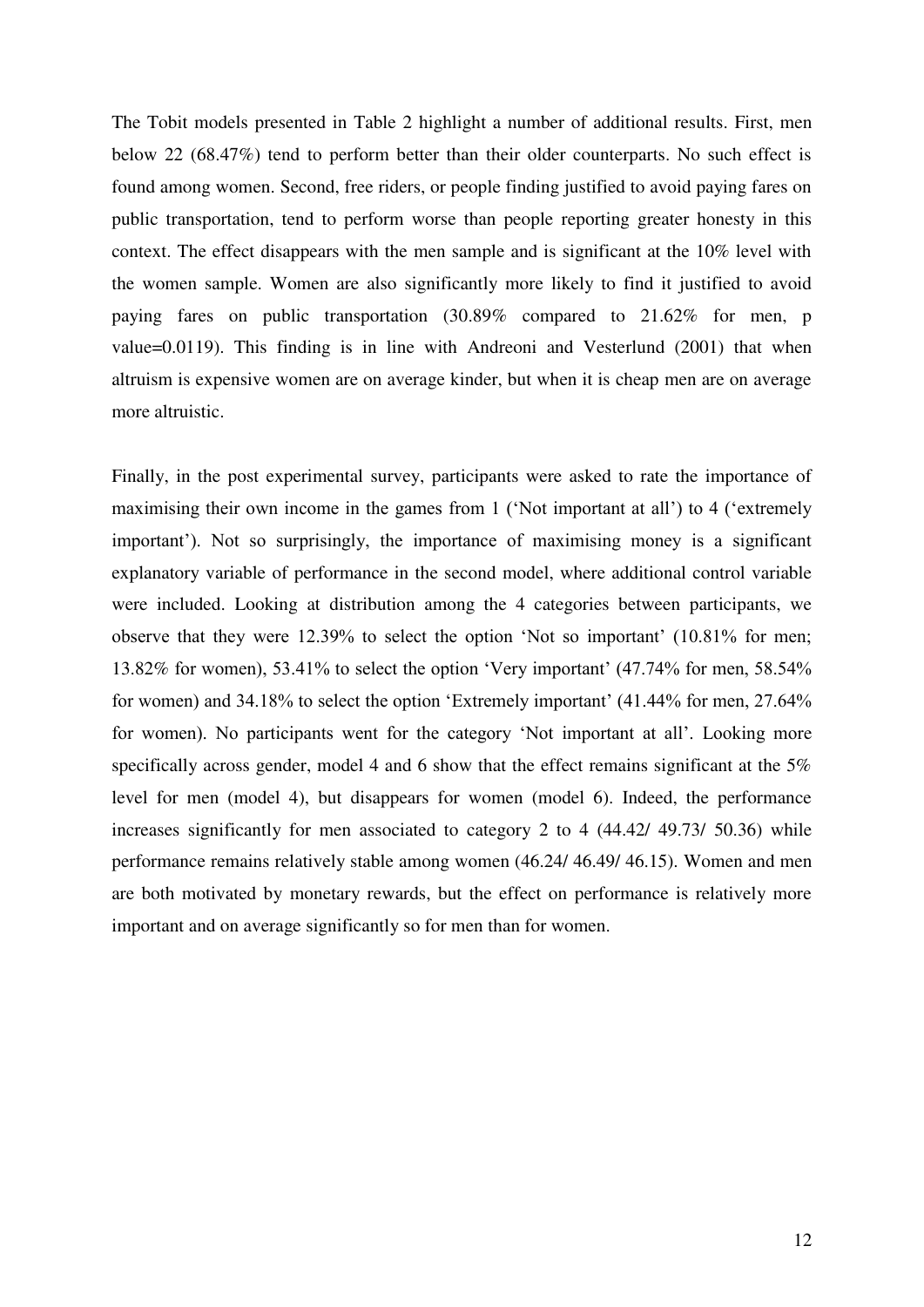| Table 2 Determinants of performance - Hierarchical censored Tobit model (0-80) |                  |                  |                  |                  |                  |                  |  |  |  |  |  |
|--------------------------------------------------------------------------------|------------------|------------------|------------------|------------------|------------------|------------------|--|--|--|--|--|
|                                                                                | All sample       |                  | Men sample       |                  | Women sample     |                  |  |  |  |  |  |
| Dependent variable                                                             | Score            |                  | Score            |                  | Score            |                  |  |  |  |  |  |
|                                                                                | XT Tobit         | XT Tobit         | XT Tobit         | XT Tobit         | XT Tobit         | XT Tobit         |  |  |  |  |  |
| Models:                                                                        | (1)              | (2)              | (3)              | (4)              | (5)              | (6)              |  |  |  |  |  |
| Tournament scheme                                                              | $1.310**$        | $1.310**$        | $1.995**$        | 1.995**          | 0.682            | 0.682            |  |  |  |  |  |
|                                                                                | (0.55)           | (0.55)           | (0.86)           | (0.86)           | (0.70)           | (0.70)           |  |  |  |  |  |
| Fix rate scheme                                                                | $-1.350**$       | $-1.350**$       | $-1.945**$       | $-1.945**$       | $-0.894$         | $-0.894$         |  |  |  |  |  |
|                                                                                | (0.55)           | (0.55)           | (0.86)           | (0.86)           | (0.70)           | (0.70)           |  |  |  |  |  |
| Men only                                                                       | 2.449*           | 3.206*           | 2.559*           | 3.498*           |                  |                  |  |  |  |  |  |
|                                                                                | (1.43)           | (1.84)           | (1.87)           | (1.79)           |                  |                  |  |  |  |  |  |
| Women only                                                                     | $-2.388$         | $-2.426$         |                  |                  | $-2.459$         | $-2.540$         |  |  |  |  |  |
|                                                                                | (1.46)           | (1.65)           |                  | $\blacksquare$   | (1.67)           | (1.72)           |  |  |  |  |  |
| Payment scheme order                                                           |                  |                  |                  |                  |                  |                  |  |  |  |  |  |
| $(1 = First;$<br>$2 = Second;$                                                 | $0.673**$        | $0.673**$        | 0.084            | 0.084            | $1.170***$       | $1.170***$       |  |  |  |  |  |
| $3=Third)$                                                                     | (0.27)           | (0.27)           | (0.435)          | (0.43)           | (0.35)           | (0.35)           |  |  |  |  |  |
| Socio-demographics                                                             |                  |                  |                  |                  |                  |                  |  |  |  |  |  |
| $Sex (0=Men; 1=Women)$                                                         |                  | 1.273            |                  |                  |                  |                  |  |  |  |  |  |
|                                                                                |                  | (2.01)           |                  |                  |                  |                  |  |  |  |  |  |
| Age category $(0 = \text{'}<22')$                                              |                  | $-2.684**$       |                  | $-3.158*$        |                  | $-2.019$         |  |  |  |  |  |
|                                                                                |                  | (1.24)           |                  | (1.80)           |                  | (1.68)           |  |  |  |  |  |
| Work experience                                                                |                  | $-2.630$         |                  | $-0.052$         |                  | $-5.268*$        |  |  |  |  |  |
|                                                                                |                  | (1.94)           |                  | (2.71)           |                  | (2.90)           |  |  |  |  |  |
| Political attitude                                                             |                  | $-0.120$         |                  | $-0.094$         |                  | $-0.336$         |  |  |  |  |  |
|                                                                                |                  | (0.39)           |                  | (0.52)           |                  | (0.60)           |  |  |  |  |  |
| <b>Behavioural</b>                                                             |                  |                  |                  |                  |                  |                  |  |  |  |  |  |
| Dishonesty <sup>6</sup>                                                        |                  | $-2.907**$       |                  | $-3.245$         |                  | $-3.276*$        |  |  |  |  |  |
|                                                                                |                  | (1.34)           |                  | (1.99)           |                  | (1.82)           |  |  |  |  |  |
| Trust <sup>7</sup>                                                             |                  | 1.062            |                  | 2.752            |                  | $-0.667$         |  |  |  |  |  |
|                                                                                |                  | (1.28)           |                  | (1.84)           |                  | (1.76)           |  |  |  |  |  |
| Fairness <sup>8</sup>                                                          |                  | $-1.732$         |                  | $-1.499$         |                  | $-2.082$         |  |  |  |  |  |
|                                                                                |                  | (1.26)           |                  | (1.79)           |                  | (1.77)           |  |  |  |  |  |
| Risk preference <sup>9</sup>                                                   |                  | 0.312            |                  | 0.519            |                  | $-0.049$         |  |  |  |  |  |
|                                                                                |                  | (0.31)           |                  | (0.44)           |                  | (0.45)           |  |  |  |  |  |
| Income maximisation <sup>10</sup>                                              |                  | 1.832**          |                  | 2.864**          |                  | 1.039            |  |  |  |  |  |
|                                                                                |                  | (0.92)           |                  | (1.28)           |                  | (1.35)           |  |  |  |  |  |
|                                                                                |                  |                  |                  |                  |                  |                  |  |  |  |  |  |
| Constant                                                                       | 46.39***         | 42.514***        | 47.429***        | 35.415***        | 45.527***        | 51.954***        |  |  |  |  |  |
|                                                                                | (1.17)           | (4.74)           | (1.86)           | (6.16)           | (1.50)           | (6.60)           |  |  |  |  |  |
| Left-censored                                                                  | $\boldsymbol{0}$ | $\boldsymbol{0}$ | $\boldsymbol{0}$ | $\boldsymbol{0}$ | $\boldsymbol{0}$ | $\boldsymbol{0}$ |  |  |  |  |  |
| observations                                                                   |                  |                  |                  |                  |                  |                  |  |  |  |  |  |
| Right-censored                                                                 | $\boldsymbol{0}$ | $\boldsymbol{0}$ | $\boldsymbol{0}$ | $\boldsymbol{0}$ | $\boldsymbol{0}$ | $\boldsymbol{0}$ |  |  |  |  |  |
| observations                                                                   |                  |                  |                  |                  |                  |                  |  |  |  |  |  |
| Observations                                                                   | 702              | 702              | 333              | 333              | 369              | 369              |  |  |  |  |  |
| Groups                                                                         | 234              | 234              | 111              | 111              | 123              | 123              |  |  |  |  |  |
| Log-Likelihood                                                                 | $-2481.266$      | $-2472.897$      | $-1191.121$      | $-1183.731$      | $-1283.632$      | $-1279.501$      |  |  |  |  |  |

 **Table 2 Determinants of performance - Hierarchical censored Tobit model (0-80)**

<sup>6</sup>*Do you think that it is justified to avoid the fare on public transport? (NO=0; YES=1)*

-

<sup>7</sup>*Generally speaking, would you say that most people can be trusted or that you need to be very careful in dealing with people*? *(NO=0; YES=1)*

<sup>10</sup>*How important was it for you to maximise your own income? (1:Not important at all; 2:Not so important; 3:Very important; 4:Extremely important)*

<sup>8</sup>*Do you think that most people would try to take advantage of you if they got a chance or would they try to be fair? (NO=0; YES=1)*

<sup>9</sup> *Are you generally a person who is fully prepared to take risks or do you try to avoid taking risks? Please use the following scale, where the value 0 means: "risk averse" and the value 10 means: "fully prepared to take risks".*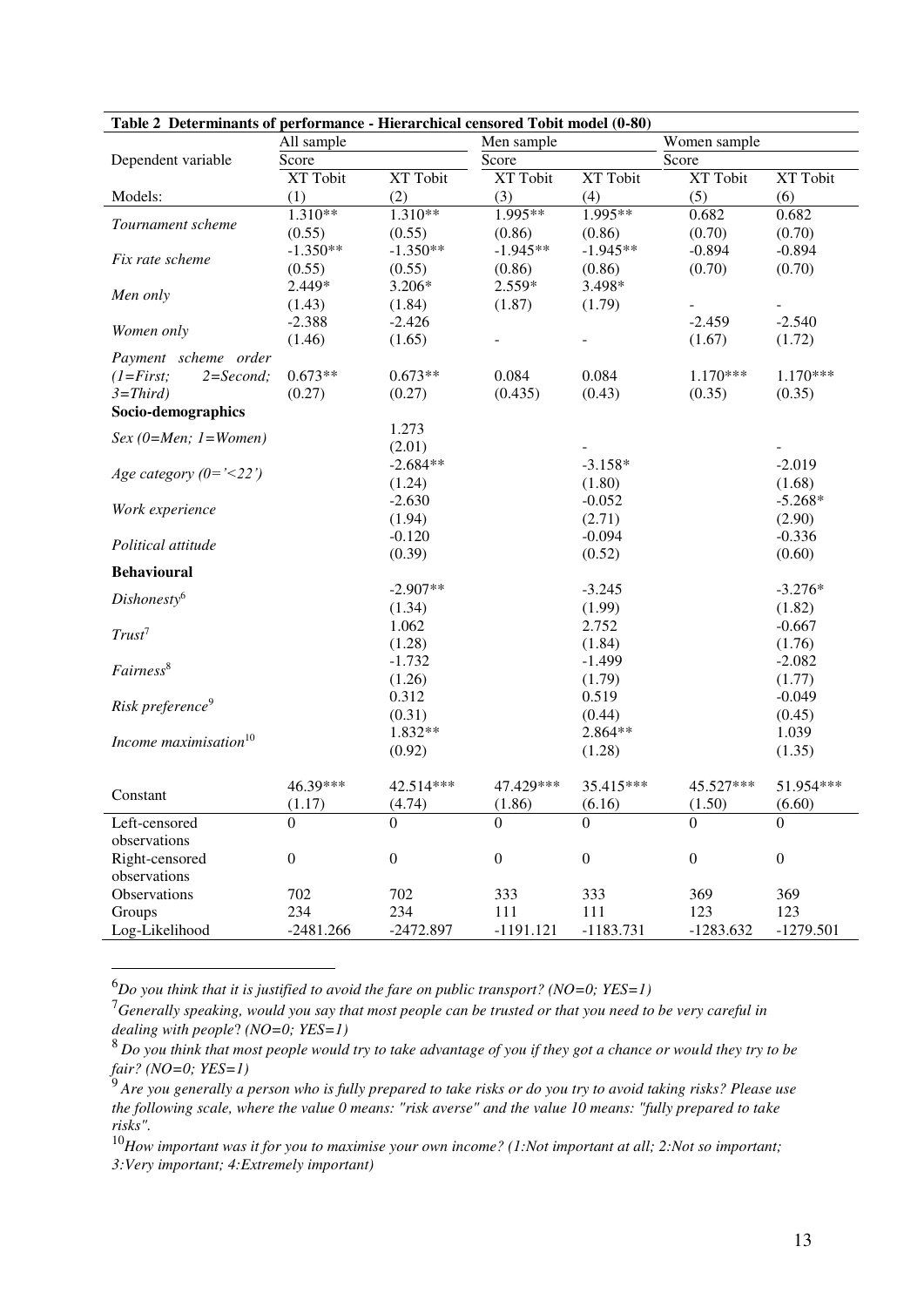#### **3. Conclusions**

Our experiment identifies gender differences in endurance, the capacity to maintain performance in non-rewarding tasks and over sequences of tasks. In particular, whilst both women and men are motivated by monetary rewards (as confirmed by the post experimental survey), the relative response of men to monetary (or extrinsic) rewards is on average higher (result 1). The size effects are not large, which suggests that these differences are indeed likely to lead to the formation of biased beliefs and the disproportionate allocation of nonrewarding tasks to women, as found in Babcock et al. (2017a and b).

We also find that women respond to social cues (result 2 on performance and gender composition of groups) but the effect is more through increased intrinsic motivation (ambition) than extrinsic motivation and opposite for men: men don't bother or dare to compete as much when women are present and women instead get more ambitious when men are present. This can also help explain the relatively small advantages of gender segregation in education (college majors explain a substantial part of gender segregation across occupational groups in the US- Schneeweis and Zweimuller, 2012) on later labour market outcomes (Sullivan et al., 2011, find only a 5% wage premium for working women in the UK).

When looking at sequences of tasks (result 3) we instead find strong size effects in women's response to payment scheme order (and particularly a dislike of tournament as found in Niederle and Vesterlund, 2007, and related literature), men's sensitivity to extrinsic rewards and men's decreasing performances over sequences of tasks. The first result lends support to suggestions to consider the inadvertently discriminatory effect of competitive tasks being presented first in recruitment processes based on multiple rounds (and often dominating amongst those based on one shot performance assessments). The latter two indicate a scope for positive selection of women in positions of responsibility where it has been argued that intrinsic motivation should be emphasised more to help redress both the adverse consequences of bonuses on executives' performance and the ballooning compensation gaps and executive pay rat races (Frey and Gallus, 2017).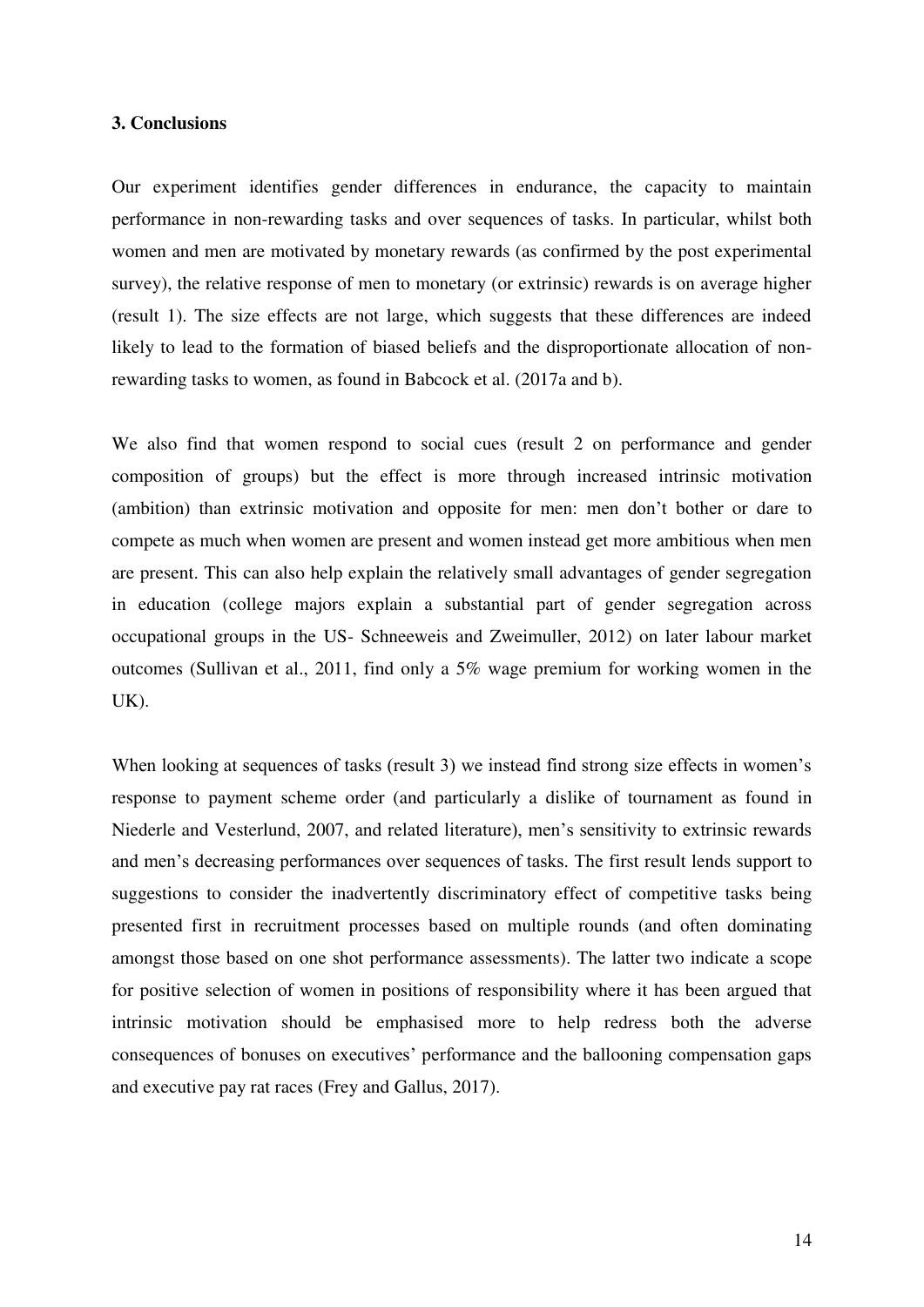#### **References**

Andreoni, J. and Vesterlund, L., 2001. Which is the fair sex? Gender differences in altruism. *The Quarterly Journal of Economics*, *116*(1), pp.293-312.

Apicella, Coren L., and Anna Dreber. 2015. "Sex Differences in Competitiveness: Hunter-Gatherer Women and Girls Compete Less in Gender-Neutral and Male-Centric Tasks." *Adaptive Human Behavior and Physiology* 1 (3): 247– 69.

Bandiera, O., Fischer, G., Prat, A. and Ytsma, E., 2016. Do women respond less to performance pay? Building evidence from multiple experiments. http://www.cepr.org/active/publications/discussion\_papers/dp.php?dpno=11724

Babcock, L., Recalde, M.P., Vesterlund, L. and Weingart, L., 2017. Gender differences in accepting and receiving requests for tasks with low promotability. *The American Economic Review*, *107*(3), pp.714-747.

Babcock, L., Recalde, M.P. and Vesterlund, L., 2017. Gender Differences in the Allocation of Low-Promotability Tasks: The Role of Backlash. *American Economic Review*, *107*(5), pp.131-35.

Bertrand, M., Goldin, C. and Katz, L.F., 2010. Dynamics of the gender gap for young professionals in the financial and corporate sectors. *American Economic Journal: Applied Economics*, *2*(3), pp.228-255.

Bohnet, I., 2016. *What works: Gender equality by design*. Harvard University Press.

Bordalo, P., Coffman, K., Gennaioli, N. and Shleifer, A., 2016. Stereotypes. *The Quarterly Journal of Economics*, *131*(4), pp.1753-1794.

Buser, Thomas, Muriel Niederle, and Hessel Oos- terbeek. 2014. "Gender, Competitiveness, and Career Choices." *Quarterly Journal of Economics* 129 (3): 1409–47.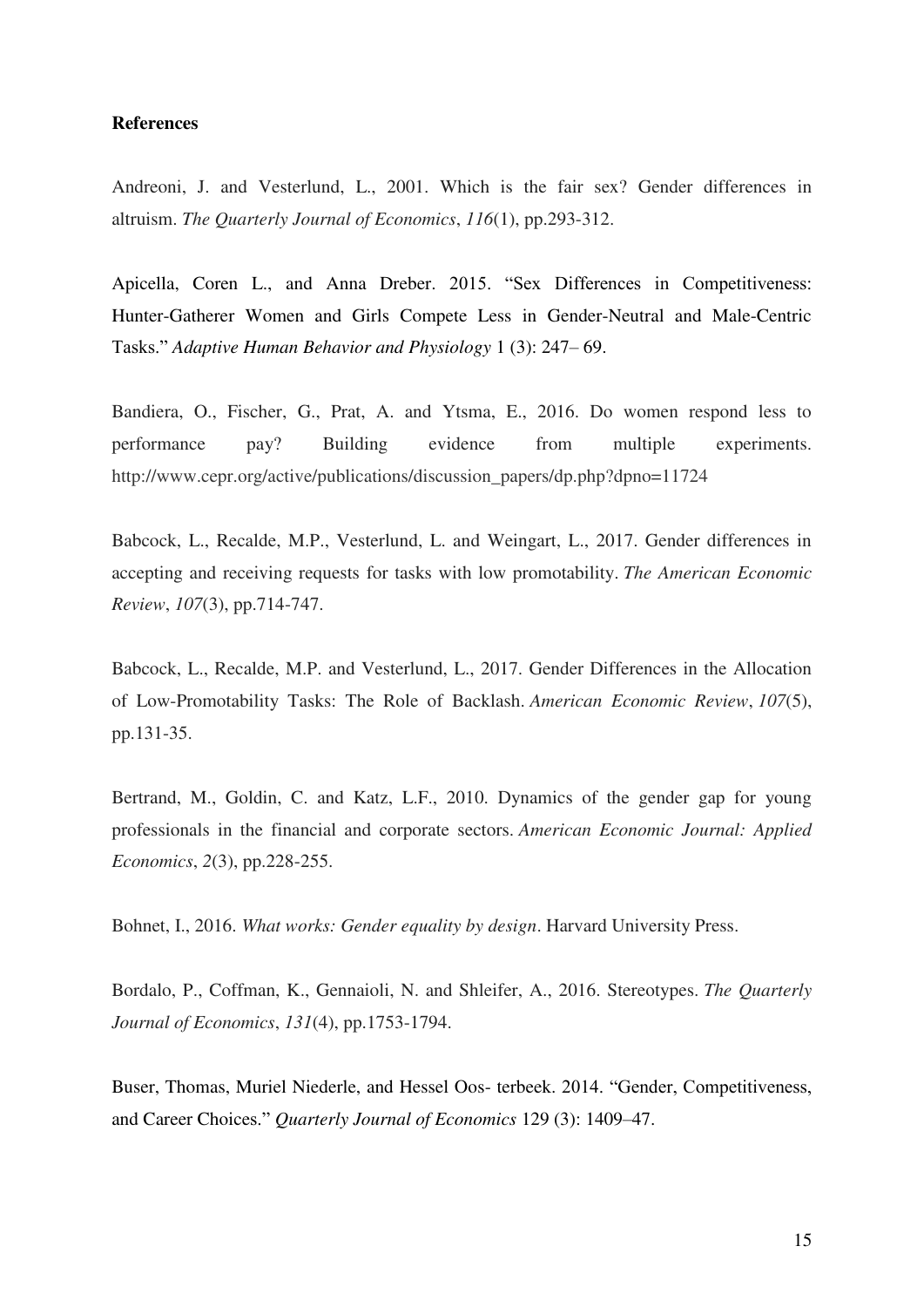Buser, Thomas, Noemi Peter, and Stefan Wolter. 2017. "Gender, Competitiveness, and Study Choices in High School: Evidence from Switzerland." *American Economic Review.*  https://doi.org/10.1257/aer.p20171017*.* 

Carter, M.J., 2014. Gender socialization and identity theory. *Social Sciences*, *3*(2), pp.242- 263.

Coffman, K.B., 2014. Evidence on self-stereotyping and the contribution of ideas. *The Quarterly Journal of Economics*, *129*(4), pp.1625-1660.

Costa Jr, P., Terracciano, A. and McCrae, R.R., 2001. Gender differences in personality traits across cultures: robust and surprising findings. Journai of Personality and Social Psychology 81( 2),pp.322-33.

Croson, Rachel, and Uri Gneezy. 2009. Gender Differences in Preferences. *Journal of Economic Literature* 47 (2): 448–74.

Eckel, C. C. and Fullbrunn, S. C., 2015. Thar SHE Blows? Gender, Competition, and Bubbles in Experimental Asset Markets. *American Economic Review*, 105(2):906–20.

Eckel, C.C. and Grossman, P.J., 1998. Are women less selfish than men?: Evidence from dictator experiments. *The economic journal*, *108*(448), pp.726-735.

Eckel, C.C. and Grossman, P.J., 2008. Men, women and risk aversion: Experimental evidence. *Handbook of experimental economics results*, *1*, pp.1061-1073.

Eswaran, M., 2014. *Why gender matters in economics*. Princeton University Press.

Falk, A., Becker, A., Dohmen, T.J., Enke, B. and Huffman, D., 2015. The nature and predictive power of preferences: Global evidence.

Frey, B. and J. Gallus, 2017. *Honours versus Money.* Oxford University Press.

Gneezy, Uri, Muriel Niederle, and Aldo Rustichini. 2003. Performance in Competitive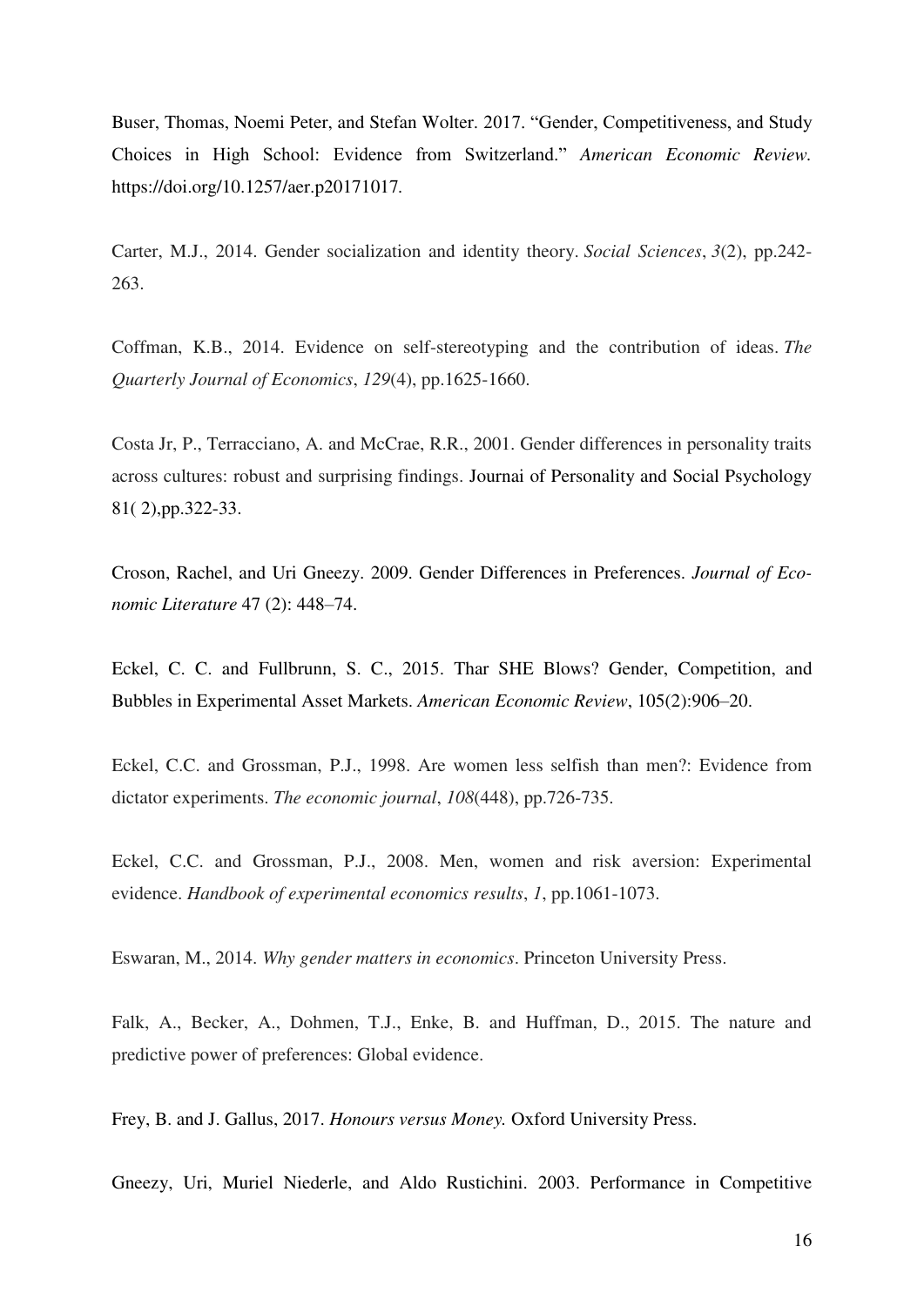Environments: Gender Differences. *Quarterly Jour- nal of Economics* 118 (3): 1049–74.

Goldin, C., 2014. A grand gender convergence: Its last chapter. *The American Economic Review*, *104*(4), pp.1091-1119.

Howe, Leslie A. 2008. "On Competing Against Oneself, or 'I Need to Get a Different Voice in My Head.'" *Sport, Ethics and Philosophy* 2 (3): 353–66.

Karwowski, M., Lebuda, I., Wisniewska, E. and Gralewski, J., 2013. Big Five Personality Traits as the Predictors of Creative Self‐Efficacy and Creative Personal Identity: Does Gender Matter?. *The Journal of Creative Behavior*, *47*(3), pp.215-232.

Kuhn, P., Villeval, MC. (2015). Are women more attracted to cooperation than men?, The Economic Journal, 125, 115–140. Doi: 10.1111/ecoj.12122.

Locke, Edwin A. 1968. "Toward a Theory of Task Motivation and Incentives." *Organizational Behavior and Human Performance* 3 (2): 157– 89.

Nelson, J.A., 2014. The power of stereotyping and confirmation bias to overwhelm accurate assessment: the case of economics, gender, and risk aversion. *Journal of Economic Methodology*, *21*(3), pp.211-231.

Nelson, J.A., 2015. Are Women Really More Risk‐Averse than Men? A Re‐Analysis of the Literature Using Expanded Methods. *Journal of Economic Surveys*, *29*(3), pp.566-585.

Niederle, M. and Vesterlund, L., 2010. Explaining the gender gap in math test scores: The role of competition. *The Journal of Economic Perspectives*, *24*(2), pp.129-144.

Niederle, Muriel, and Lise Vesterlund. 2007. "Do Women Shy Away from Competition? Do Men Compete Too Much?" *Quarterly Journal of Economics* 122 (3): 1067–101.

Niederle, Muriel, and Lise Vesterlund. 2011. "Gender and Competition." *Annual Review of Economics* 3 (1): 601–30.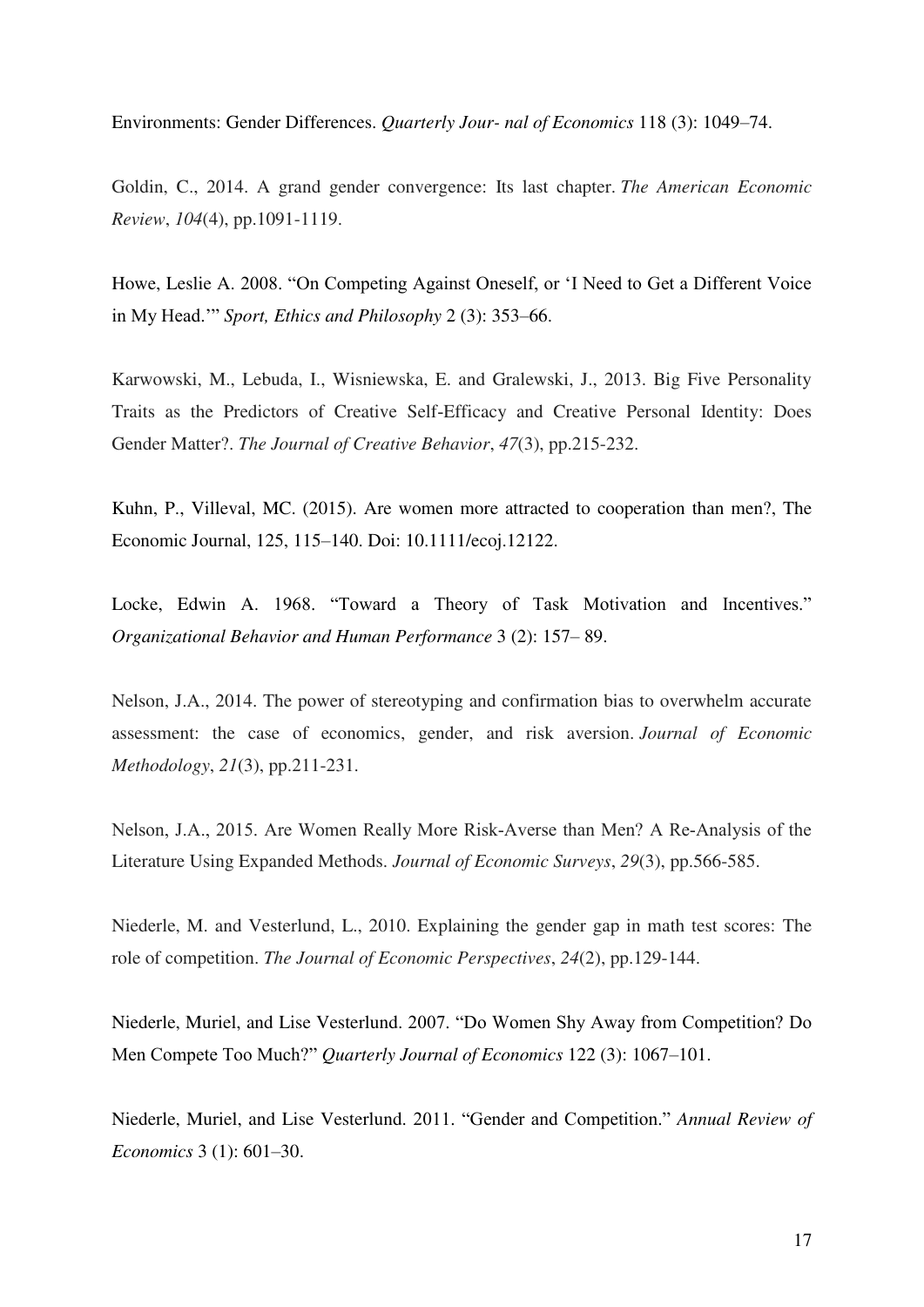Reuben, Ernesto, Paola Sapienza, and Luigi Zingales. 2015. "Taste for Competition and the Gender Gap Among Young Business Pro- fessionals." National Bureau of Economic Research Working Paper 21695.

Schmitt, D.P., Realo, A., Voracek, M. and Allik, J., 2008. Why can't a man be more like a woman? Sex differences in Big Five personality traits across 55 cultures. *Journal of personality and social psychology*, *94*(1), p.168.

Schneeweis, N. and Zweimüller, M., 2012. Girls, girls, girls: Gender composition and female school choice. *Economics of education review*, *31*(4), pp.482-500.

Sullivan, A., Joshi, H. and Leonard, D., 2011. Single‐sex schooling and labour market outcomes. *Oxford Review of Education*, *37*(3), pp.311-332.

Zetland, D. and Della Giusta, M., 2011. *Focal points, gender norms and reciprocation in public good games* (No. em-dp2011-01). Henley Business School, Reading University.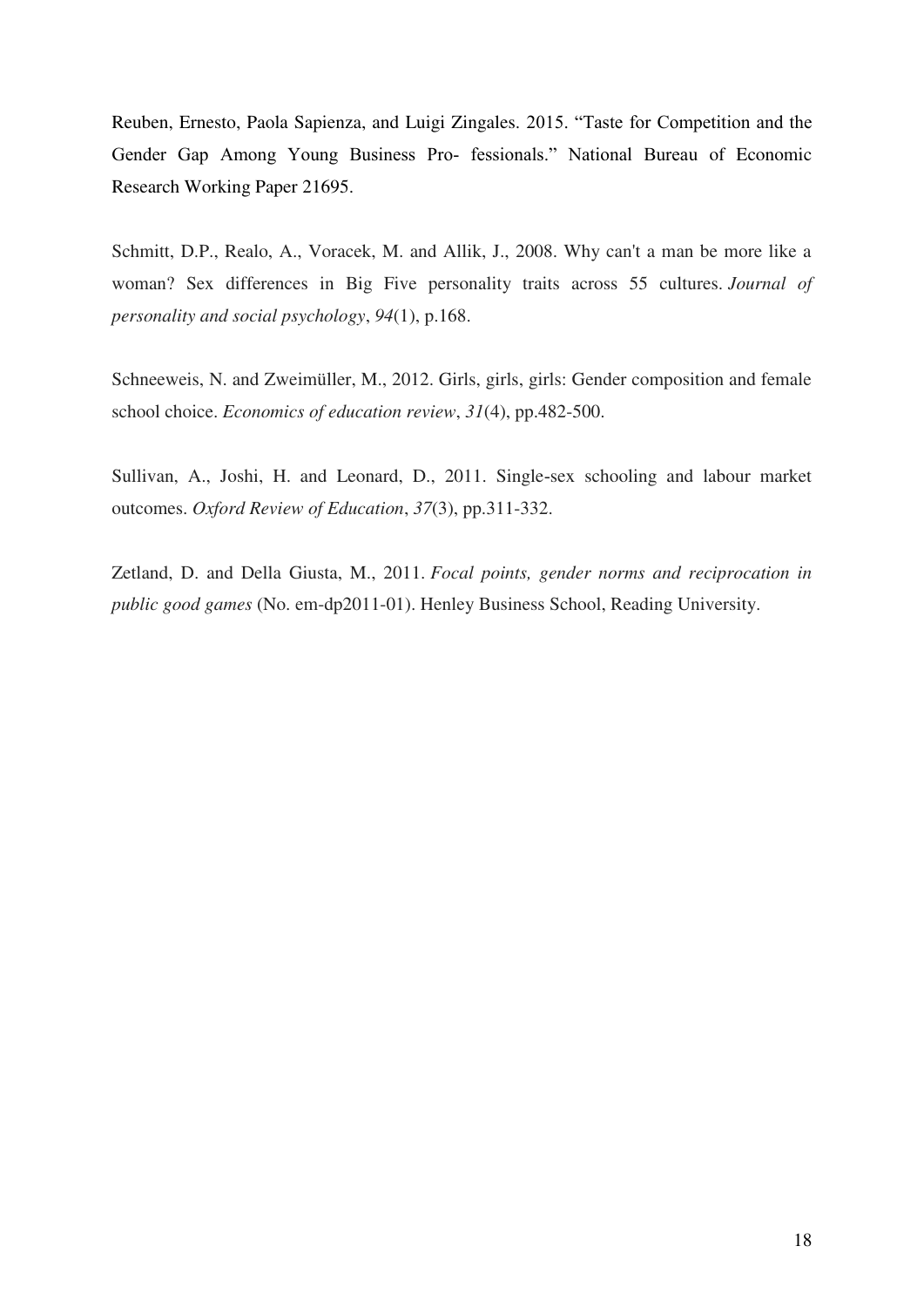# **Appendices**

## **1. Participant Instructions**

In this experiment you will be performing the same task three different times. The task will consist of moving as many balls as possible from one container to another, using the mouse, in 90 seconds. In order to get familiar with the task there is first a training session. This is an example of how the task looks like:



In order to move the balls you need to click on the ball in the left-hand side container and drag the ball to the right-hand side container. The number of balls successfully moved in the right-hand side container appears on the top of the screen. To help with time management, there will be a clock counting down the seconds for the 90 seconds duration.

At the end of each task, you will receive new instructions for the following task.

I will now explain each step of the experiment in detail. Please do not use the computer until you are instructed to do so. Please listen carefully and if you have any question, once I finish reading, raise your hand and I will come by you.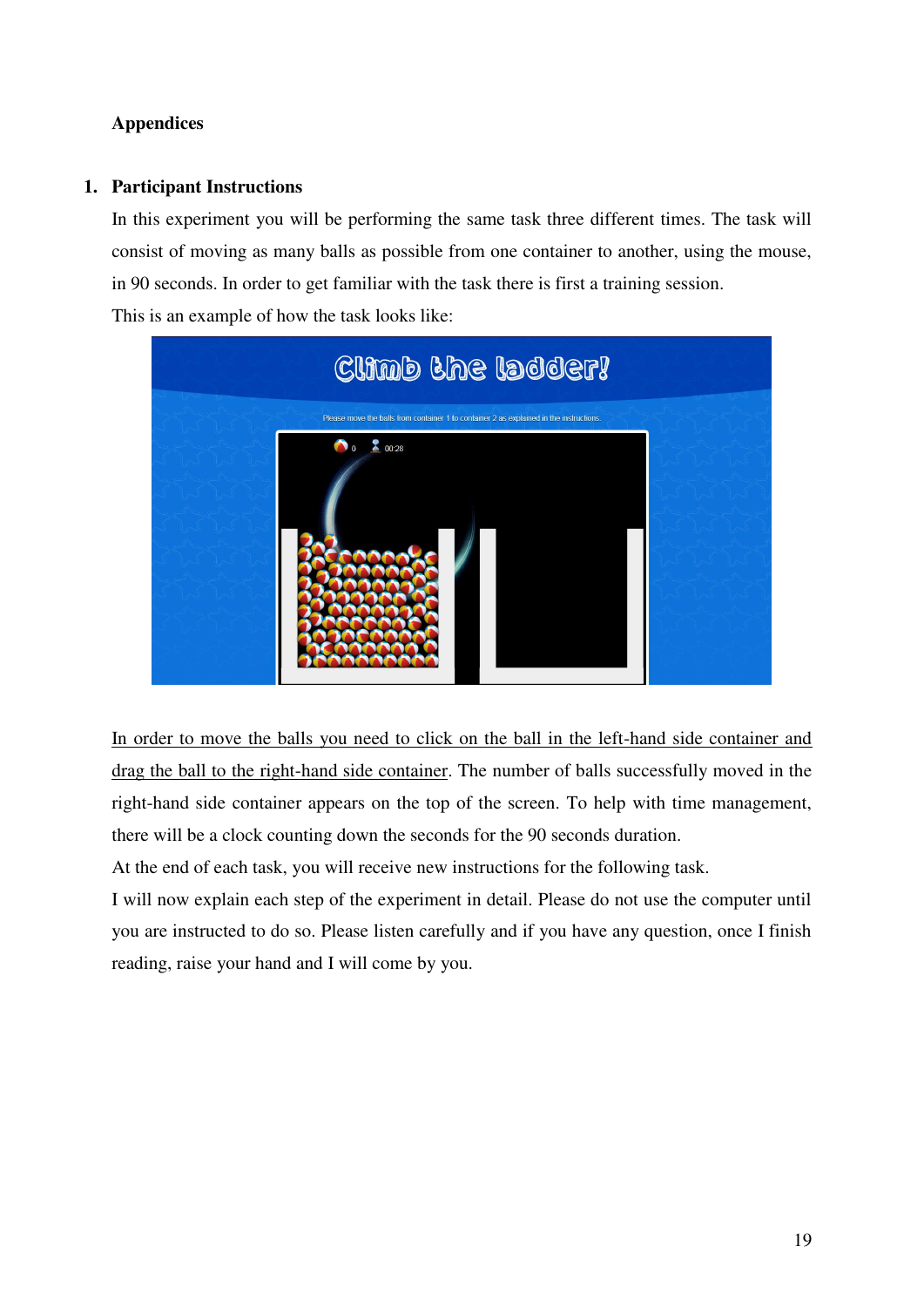# BEGINNING OF THE TASK

On the computer in front of you the following screen will appear:



You will need to enter the personal code you have been given at the entrance.

After you have entered the code, please press the arrow button to proceed.

A yellow box will appear, asking to confirm the personal code. Please check that the personal code typed matches exactly the one you have been given and then press confirm to proceed.

On the next screen an arrow button will appear. Click on the arrow button you can see and a screen with four questions will appear. In these questions you will be asked your gender, if you have any work experience, if your mother has a job and if your father has a job. Please answer all the questions and then press the arrow button. A yellow box will appear asking confirmation regarding the answers you gave to the questions. Please press confirm to proceed. On the next screen an arrow button will appear. When you press the arrow button the practice task starts and you will be asked to move as many balls as possible from the lefthand side container to the right-hand side container in a 1 minute period. This first task will be only to practice with the game and it will only last 1 minute.

This is an example of what you will see:

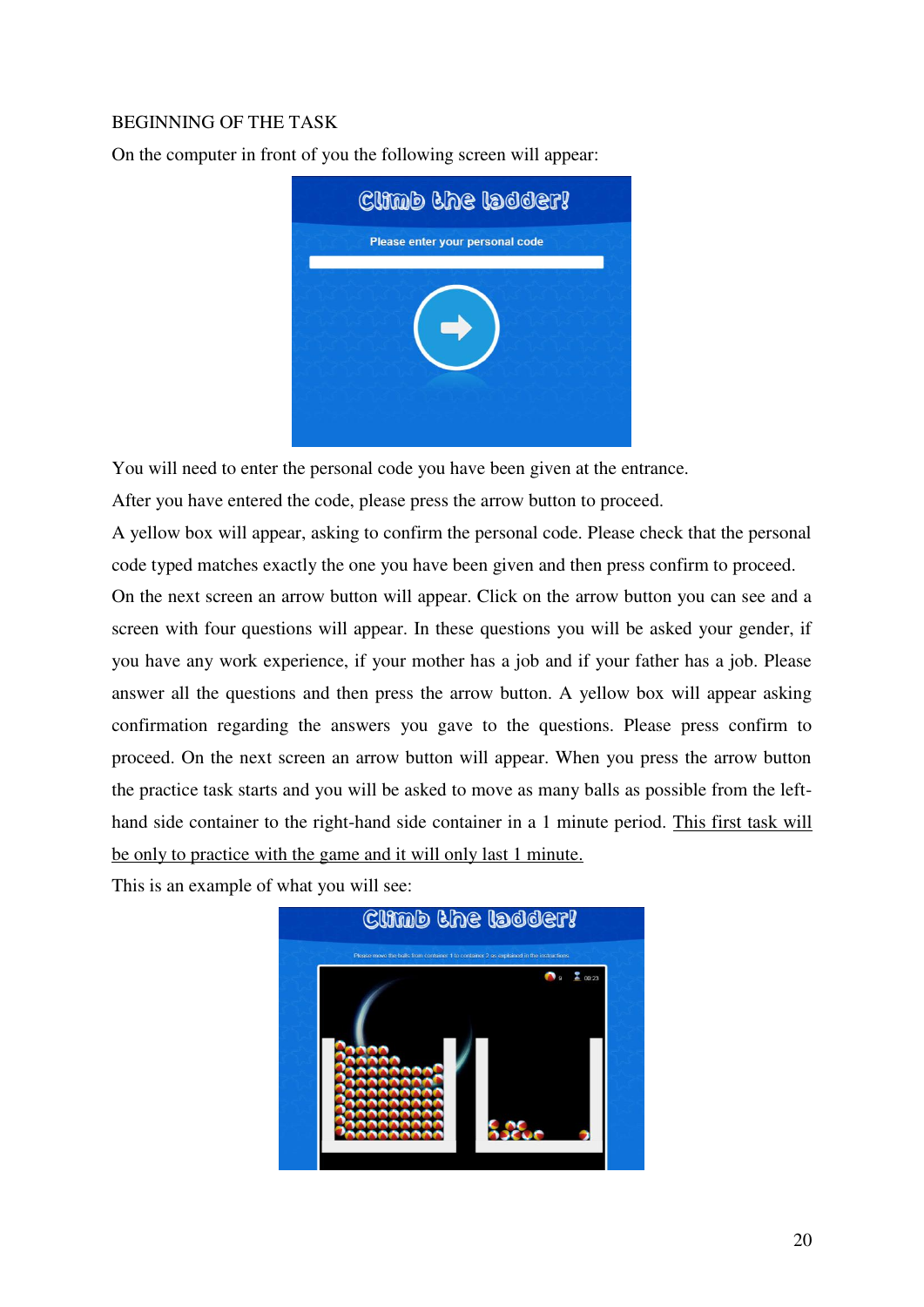After 1 minute, the training session will be over and a yellow box will appear confirming that you finished this task.



Please click OK to proceed.

A general screen will appear where there are three buttons:



You will be asked to press one of the three buttons: play 1, play 2 or play 3. **Please listen carefully to the instructions, I will tell you exactly which button you need to press each time. The numbers on the buttons do not correspond to the order of the tasks. You are requested to complete all the three tasks but I will tell you in which order.** 

The task to complete is always the same: move as many balls as possible from the left-hand side container to the right-hand side container in 90 seconds.

After you finish the three tasks you will be asked to complete a quick questionnaire. Please answer every question and then press the arrow button.

This will be the end of the experiment! Please wait in silence until you will be called to get paid. Thanks for your participation today! ARE THERE ANY QUESTIONS?